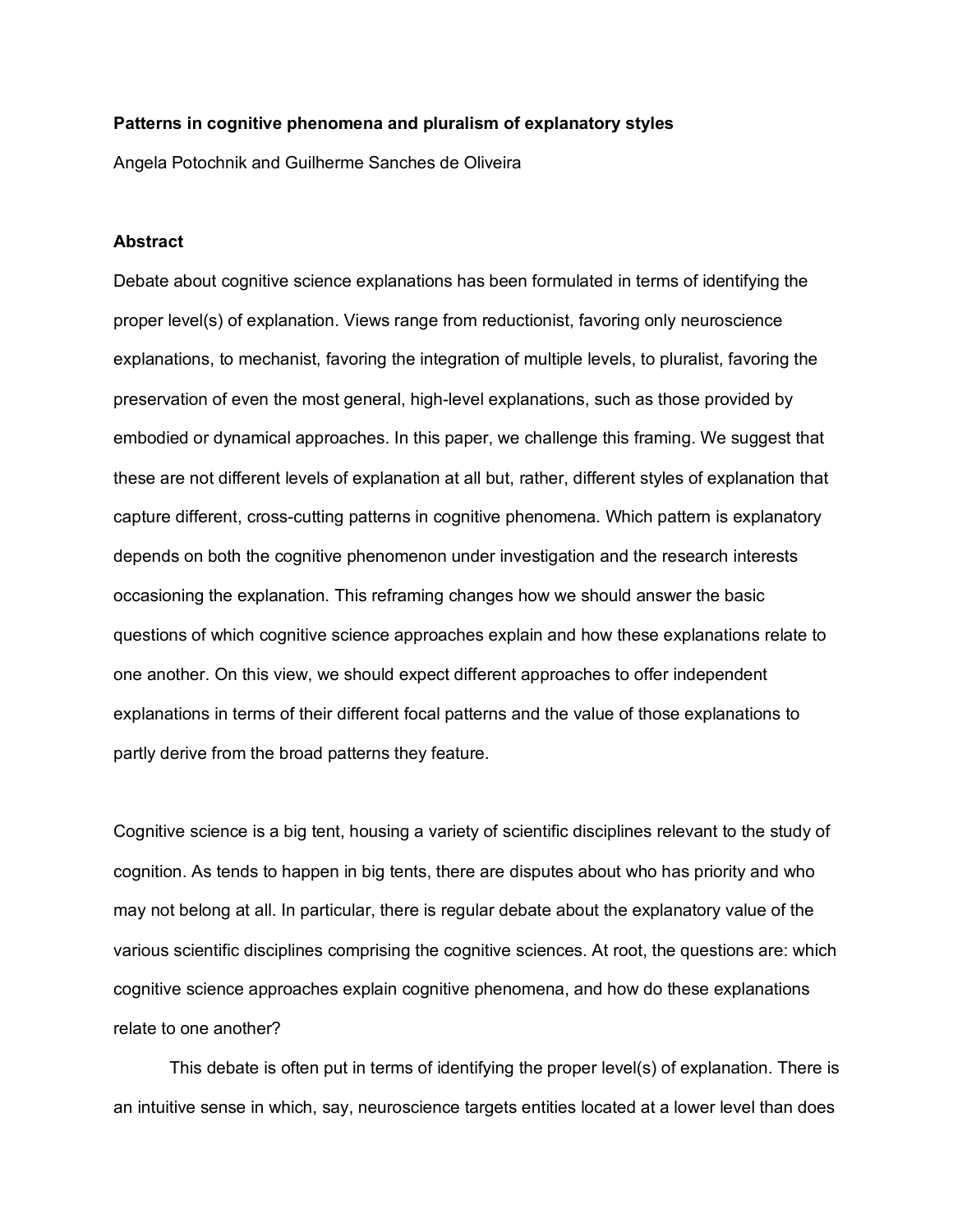ecological psychology. Neuroscience investigates phenomena occurring within the nervous system, whereas ecological psychology investigates how whole organisms interact with their social and environmental surroundings. The former thus seems to focus on entities that are proper parts of—and thus at a lower level than—the systems investigated by the latter. The debate about levels of explanation in cognitive science regards which level or levels explain cognitive phenomena, and thus which disciplines in cognitive science generate explanations. Explanatory reductionists assert the explanatory priority of the neurological components of cognitive systems. Others advocate explanatory integration, the view that successful cognitive science explanations must draw from multiple fields to address multiple levels. Finally, explanatory pluralists hold that different cognitive phenomena are best explained at different levels, and so by different fields.

 In this paper, we challenge this framing of the debate about explanation in the cognitive sciences. Interpreting this as a question of *levels* of explanation is, we argue, misleading in a way that has confused the debate. In Section 1, we characterize the debate over levels of explanation. In Section 2, we argue that formulating questions about cognitive science explanations in terms of levels misconstrues the relationship among candidate cognitive science explanations. In Section 3, we motivate a different form of explanatory pluralism that we call *pluralism of explanatory styles*, according to which there are a variety of cross-cutting styles of cognitive science explanation, capturing different patterns and responding to different research interests. Finally, in Section 4, we outline the implications of this view for explanatory practices in the cognitive sciences.

## **1. The Debate About Levels of Explanation**

Across the sciences and philosophy of science, the terminology of "levels" has often been used to distinguish among scientific approaches---those that focus on the relatively large versus the miniscule, those that emphasize components versus integrated wholes, those that dig into the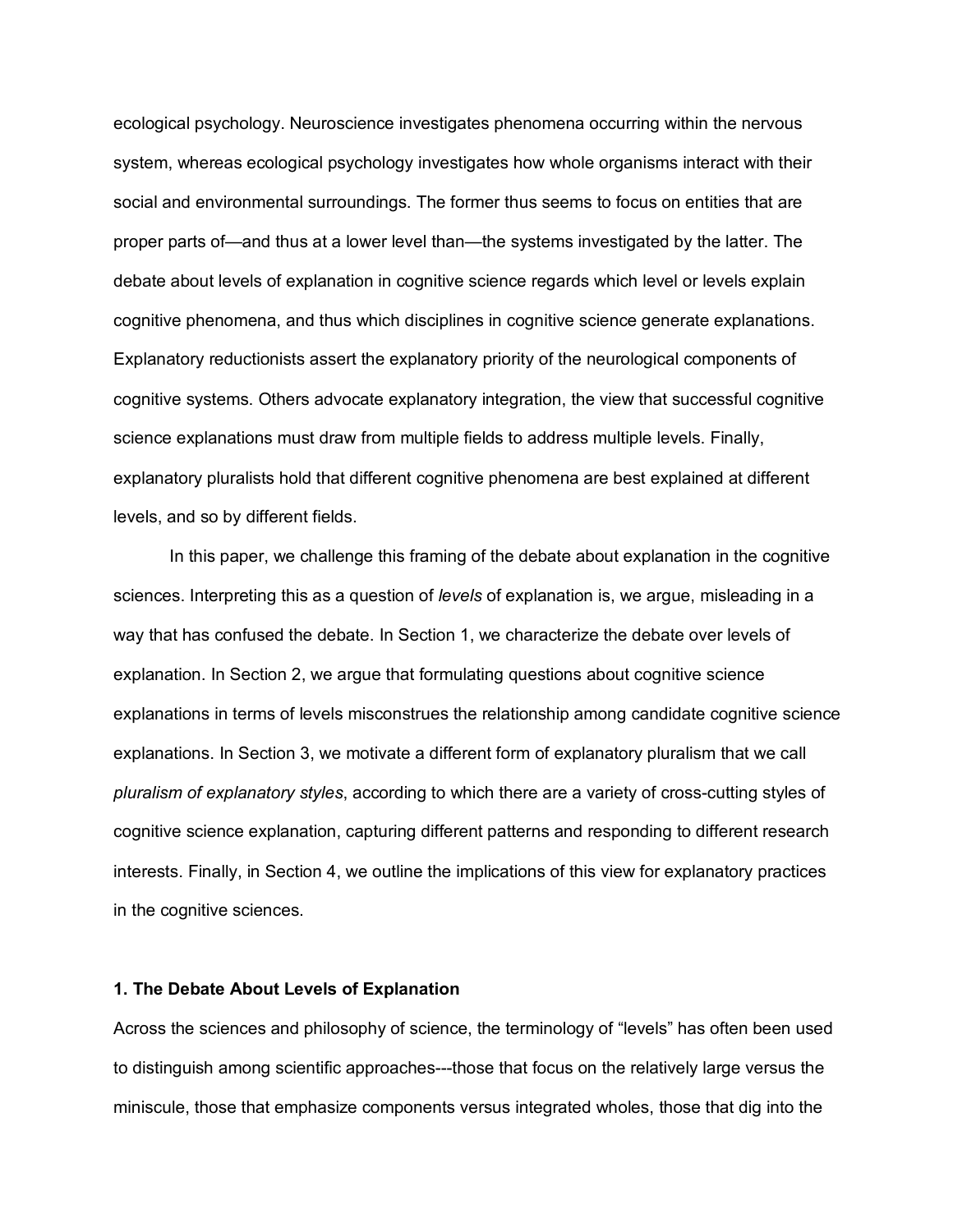details versus abstract away from the details. These invocations of levels have led to the question of the proper level or levels for scientific explanations, and this question is especially apt in cognitive science, an interdisciplinary endeavor that quite obviously includes study of multiple levels.

The concept of levels has been invoked in a number of different ways in science and philosophy of science, and these uses can seem similar, but differ in their details (Craver, 2007; Potochnik, 2017). In cognitive science, Marr's (1982) idea that the brain implements processes described at higher "algorithmic" and "computational" levels has been tremendously influential; this notion of levels regards specificity or generality of description. A mechanistic conception of levels is similarly influential in cognitive science; this is the idea that levels are ordered according to the components and subcomponents of mechanisms. This is akin to a compositional conception of levels in terms of parts and wholes, though even these closely related levels concepts differ in their details (Eronon, 2013).

Commonly described levels in cognitive science include molecular, neurological, representational/computational, and social/cultural. These seem to blend together specificity of description (e.g. algorithmic modeling) with size ordering (e.g. molecular versus neurological versus entire organism-environment relationships). The debate about levels of explanation plays out in this context. The options seem to include (1) privileging one level of explanation, as exemplified by reductionism; (2) requiring multiple levels for explanation, as with explanatory integration; and (3) admitting multiple different levels as separately explanatory, as with explanatory pluralism. Each of these positions has been advocated in cognitive science.

According to *explanatory reductionism*, in order to explain phenomena, scientists should look to the component parts of systems, and then to ever-smaller subcomponents. In cognitive science, this typically means anticipating neurological or even molecular explanations for all cognitive phenomena. For example, Kandel et al. (2013) claim that "all behavior is an expression of neural activity" (xlii) and that this is the source of "the biological principles that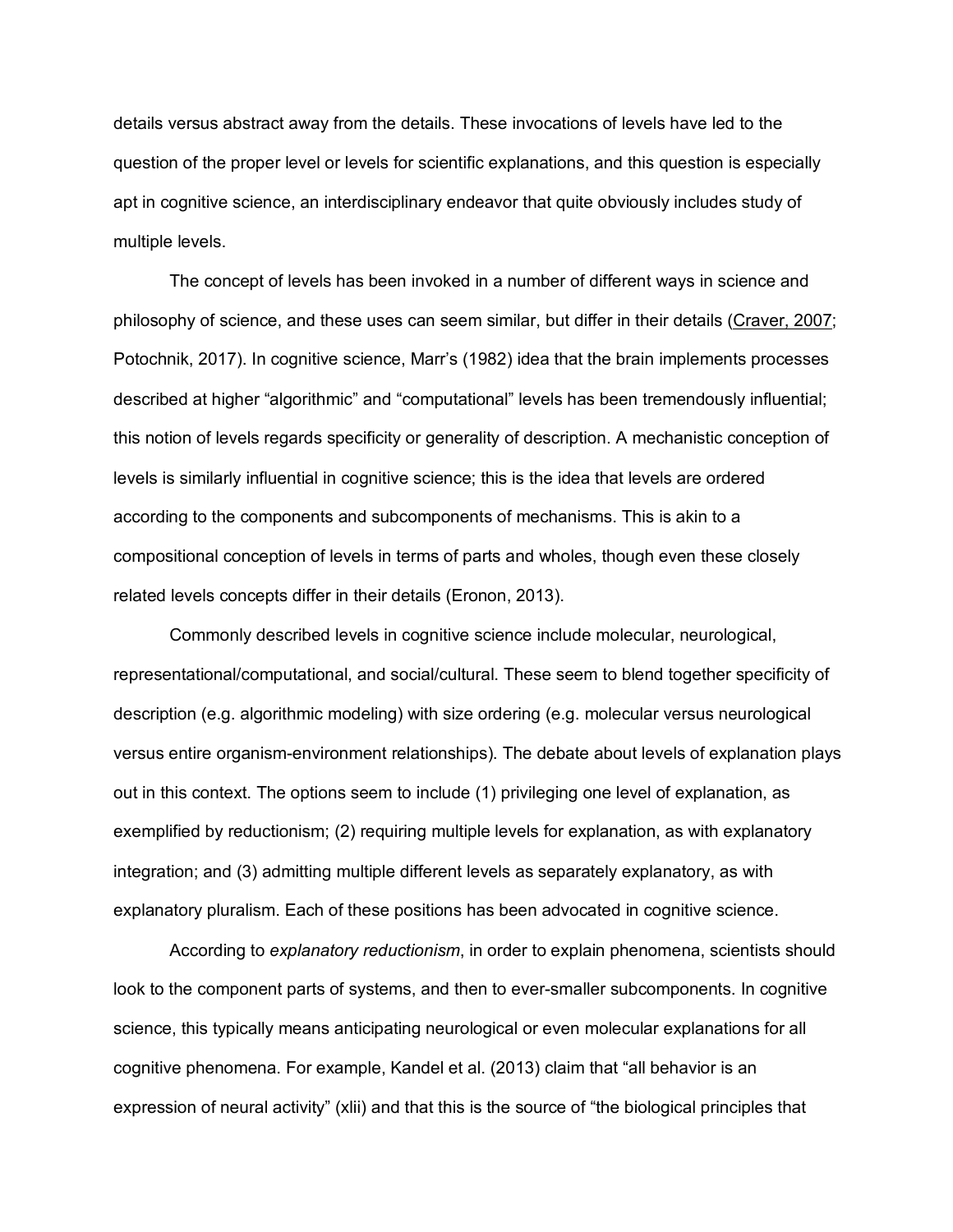underlie human behavior" (18). This suggests that all cognitive science explanations are ultimately grounded in information about neural activity. If neural activity is truly the basis for "the biological principles that underlie human behavior," then it seems cognitive psychology, ecological psychology, and all the rest offer nothing explanatory that neuroscience is not better suited to provide.

There are disagreements about precisely how the neural basis of cognition is best investigated and understood---or how far the reduction should go. Functional neuroimaging focuses on the activity of neuron populations and brain areas, which is relatively coarse-grained compared to approaches that focus on the molecular and cellular basis of cognition. John Bickle endorses a radical version of this view he calls 'ruthless reductionism' (Bickle, this issue; Bickle, 2003.) In his view, not only must we turn to neural activity, we must go "'further down' to cellular, synaptic, and ultimately molecular biological mechanisms" (Bickle 2003, p. 4). Bickle describes cognitive psychology and even cognitive neuroscience as "higher levels" that are of merely heuristic value: they are useful only to the extent that they help us "in the search for lower level neuronal mechanisms" (p. 130). In a vivid illustration of the reductionist ideal, Bickle suggests that poverty can only explain criminal behavior if poverty affects neuronal ion exchange: "if, e.g., poverty causally influences behavior, it must be "transducible" down to this level of biochemical mechanism" (p. 60). This is a particularly extreme version of the broader reductionist idea that neural activity holds the key to all explanation in the cognitive sciences. From the perspective of cognitive science's big tent, any approach that centers neural activity in this way is a version of brain-centered reductionism.

 In contrast to reductionism, mechanists emphasize the need for *integration* among the explanatory insights gleaned from different fields of cognitive science to explain cognitive phenomena. Milkowski et al. (2018), for example, argue that cognitive science is in the business of "building integrated explanations of the mechanisms involved [in cognition]," explanations that must draw from a variety of disciplinary perspectives. Whereas reductionists tout the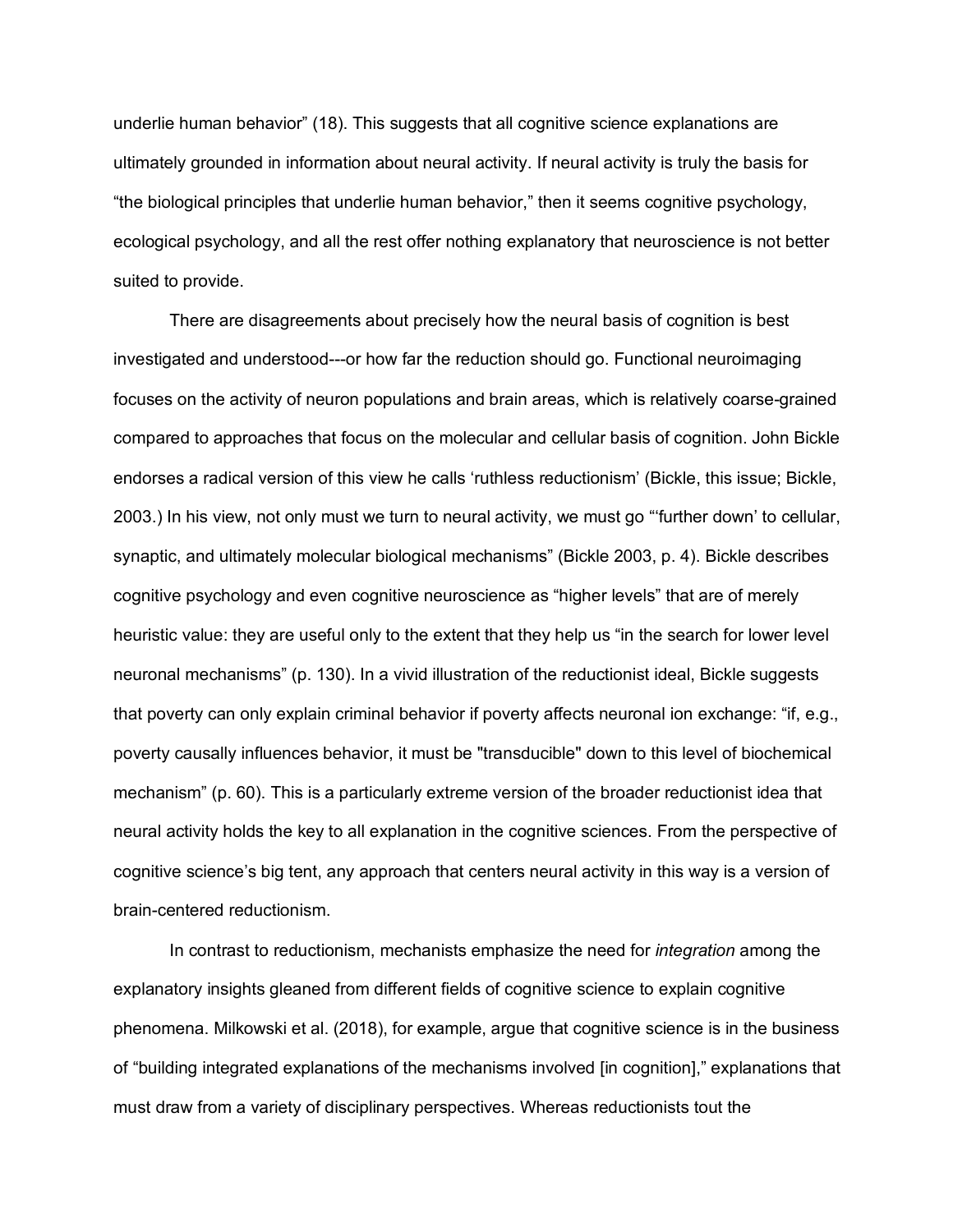explanatory value of "lower level" neural or even molecular goings-on, mechanists and others who advocate explanatory integration emphasize the need for explanations to draw from multiple levels. Paul Thagard says:

I expect that computational models will increasingly aid our understanding of the relations between different levels of mechanisms—for example, helping to relate the social to the cognitive, the cognitive to the neural, and the neural to the molecular (2005, p. 218-219).

On this view, no discipline has sole explanatory advantage, but rather each provides insight into a distinct level of cognitive systems, so they must be integrated to achieve full understanding. An integrative stance about cognitive science explanation is also embraced by some who do not share this emphasis on mechanism. Gallagher, et al. (2015), for instance, emphasize the aim of "multi-scale explanations involving factors at various scales (neuroscientific, psychological, phenomenological, social, and so on) all contributing to an integrated explanation" (p. 156-157).

The positions of explanatory integration and explanatory reductionism seem to agree that successful explanations include neural and even molecular details. *Explanatory pluralists*  disagree. Many varieties of pluralism about science have been developed. Pluralists about explanation typically construe the variety of explanatory insights from different scientific investigations as a permanent, desirable feature of science. This too has been justified by appeal to levels; for example, Kitcher (1984) argues that the existence of multiple explanations is "not simply... a temporary feature of our science stemming from our cognitive imperfections but... the reflection of levels of organization in nature" (p. 371). In cognitive science, explanatory pluralism amounts to the view that separate explanations may be developed that cite distinct levels of phenomena, e.g. molecular, neural, cognitive, and social, and that these explanations are independent from one another. Here's an example of explicit advocacy for explanatory pluralism with regards to levels: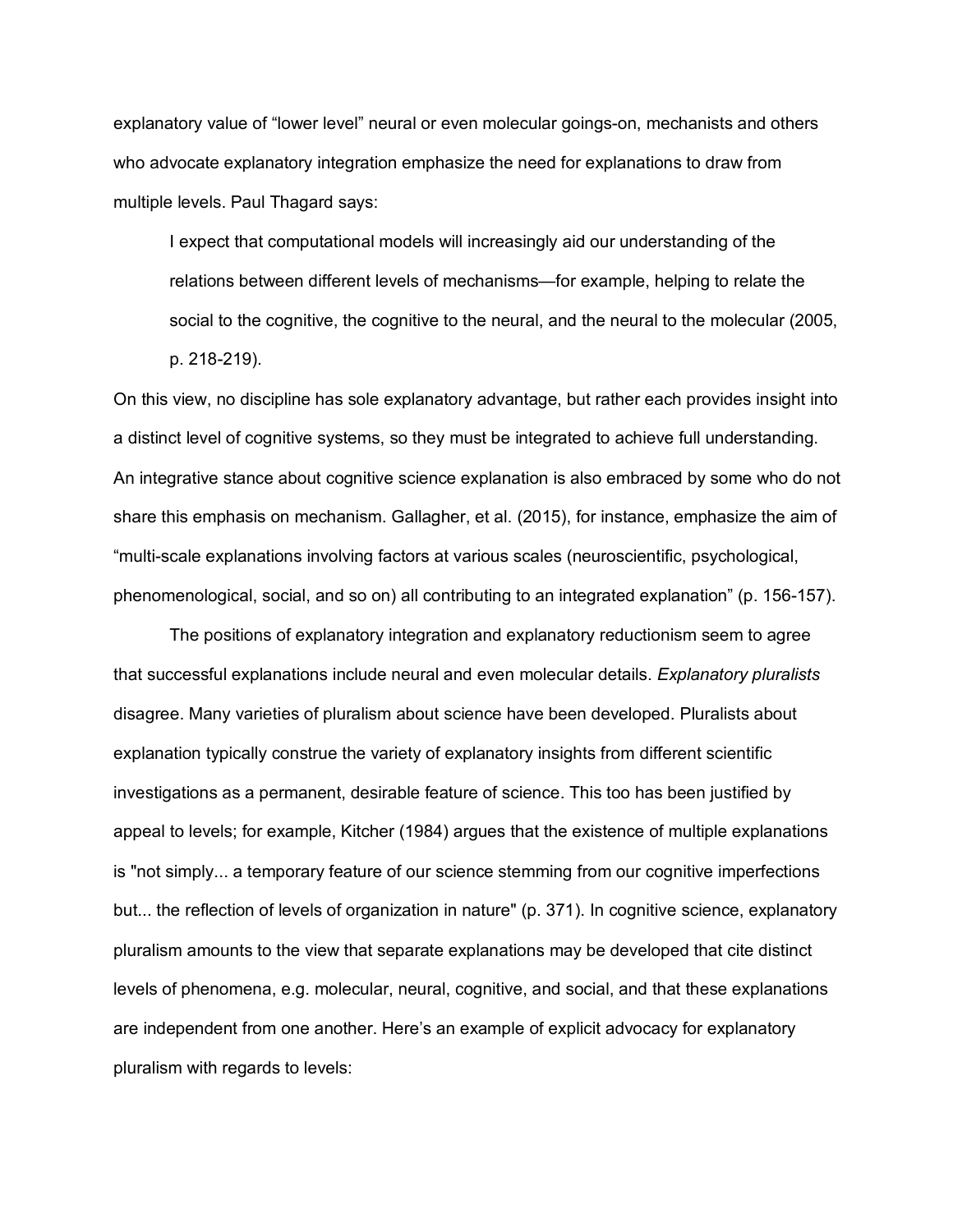It is plausible to think that there are as many *levels of description* available as there are *levels of organization*... We may describe humans in terms of their physical make-up, their chemical constitution, their physiological structure, their gross anatomy, their cognitive capacities, their social role, and much more. All these give a distinctive perspective on human psychology (Richardson 2009, p. 474, emphasis added).

For the explanatory pluralist, each of these perspectives may be able to independently explain some cognitive phenomena without recourse to explanatory resources from other levels.

Advocates of embodied, ecological, and dynamical approaches in cognitive science often endorse explanatory pluralism. This supports the view that these approaches can be genuinely explanatory, even though they are not straightforwardly integratable with or reducible to explanations at the neural level. For example, Dale et al. advocate the explanatory autonomy of dynamical systems theory as follows:

We use many theories to understand the universe. This basic idea, often called explanatory pluralism, derives from the diverse levels of organization in the universe, and the equally diverse explanatory goals of human beings—concluding that many and multifarious theories are needed (2009, p. 739).

These authors grant that some circumstances call for explanatory integration. Still, they (and other explanatory pluralists) uphold the possibility of independent explanations, and many explicitly justify this with reference to different levels of organization.<sup>1</sup> Notice that explanatory pluralism is the only view we've surveyed on which neural information is not necessary for all cognitive science explanations.

This is the lay of the land as we see it for views about levels of cognitive science explanation. Explanatory pluralists emphasize the possibility of explaining cognitive phenomena

 $1$  To be clear, Dale et al. (2009) do not frame the motivation for pluralism as deriving solely from level of organization but also as due to the diversity of explanatory goals scientists have. We agree with them on the latter, as will become clear below.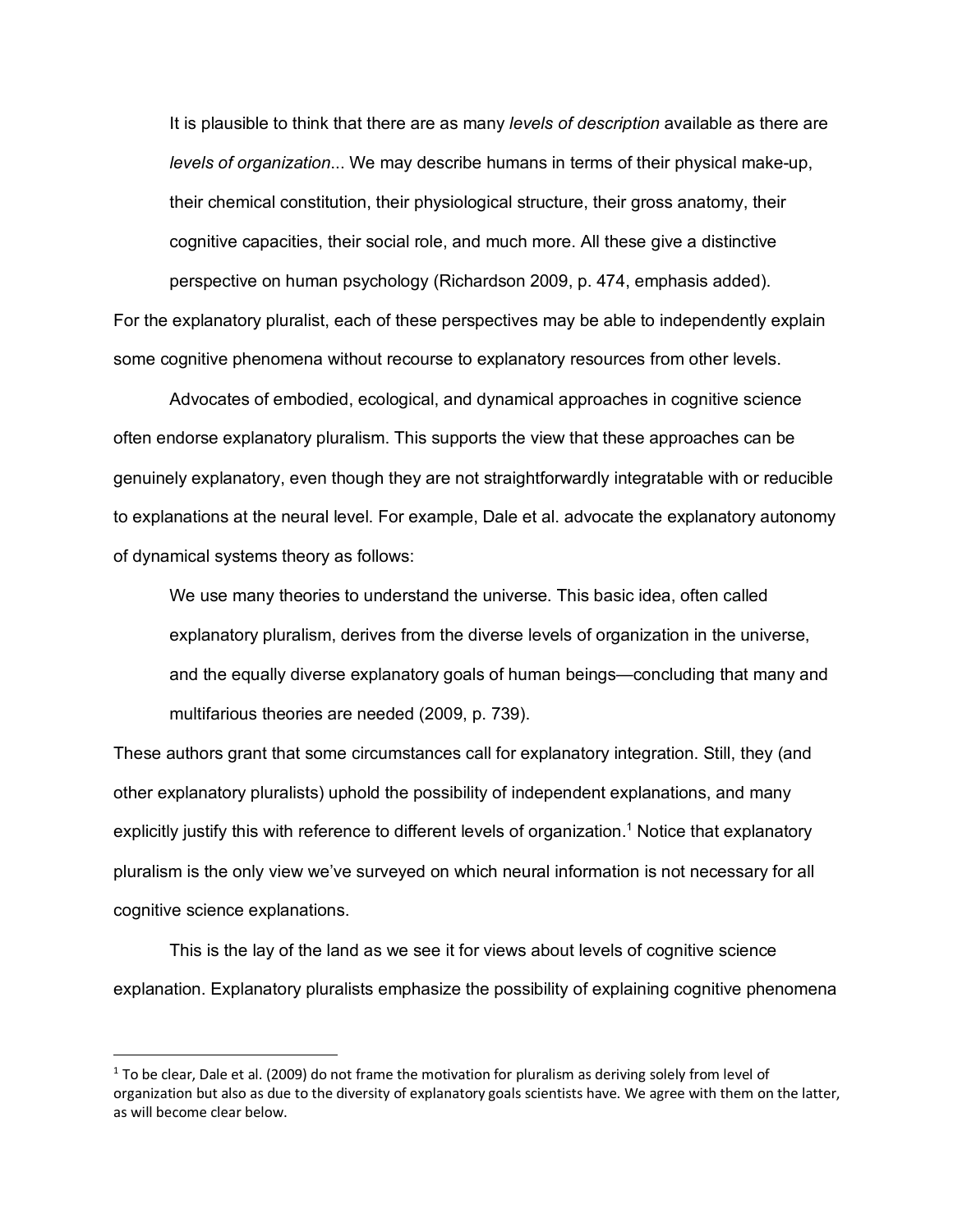in different ways at different levels. Integrationists emphasize the need for explanations to draw from multiple levels, including neural and even molecular levels, to fully explain. Reductionists hold that neural or even molecular investigations are (or, with research advances, will be) uniquely poised to explain all cognitive phenomena. All three positions tend to share the presumption that the different phenomena involved in cognition, and the different investigations that target them, hold a hierarchical or leveled relationship to one another. In what follows, we challenge this presumption.

## **2. Explanations Don't Come in Levels**

Above we noted that there are different concepts of levels, related (at least) to degree of abstraction, material composition, and mechanistic composition, and these can all be bound up with the question of level of explanation. Another levels concept at play in debates about explanation relates to the realization, or implementation of one property by others; this is somewhat related both to degree of abstraction and mechanistic composition, but it does not straightforwardly correspond to either. These different concepts that can be used to articulate levels are sometimes aligned, but often not (Potochnik, 2017). But, regardless of which concept or concepts are used to articulate levels, in our view, the entities and properties that feature in different "levels" of explanation in cognitive science fail to relate to one another in any of the anticipated ways. It's not simply that cognitive science explanations sometimes do not perfectly fit leveling schemes; we believe "levels" quite often misdescribes the relationship among different approaches to cognitive science explanation. Simply put, different approaches to cognitive science explanations are not arranged into levels.

Let's return to the example of criminal behavior introduced above in the context of Bickle's ruthless reductionism. Neuroscientists who investigate criminal behavior study happenings in the brain that may relate to such behavior. But the biochemical mechanisms that Bickle emphasizes are hard to come by, as very many things happen in the brain, and "we have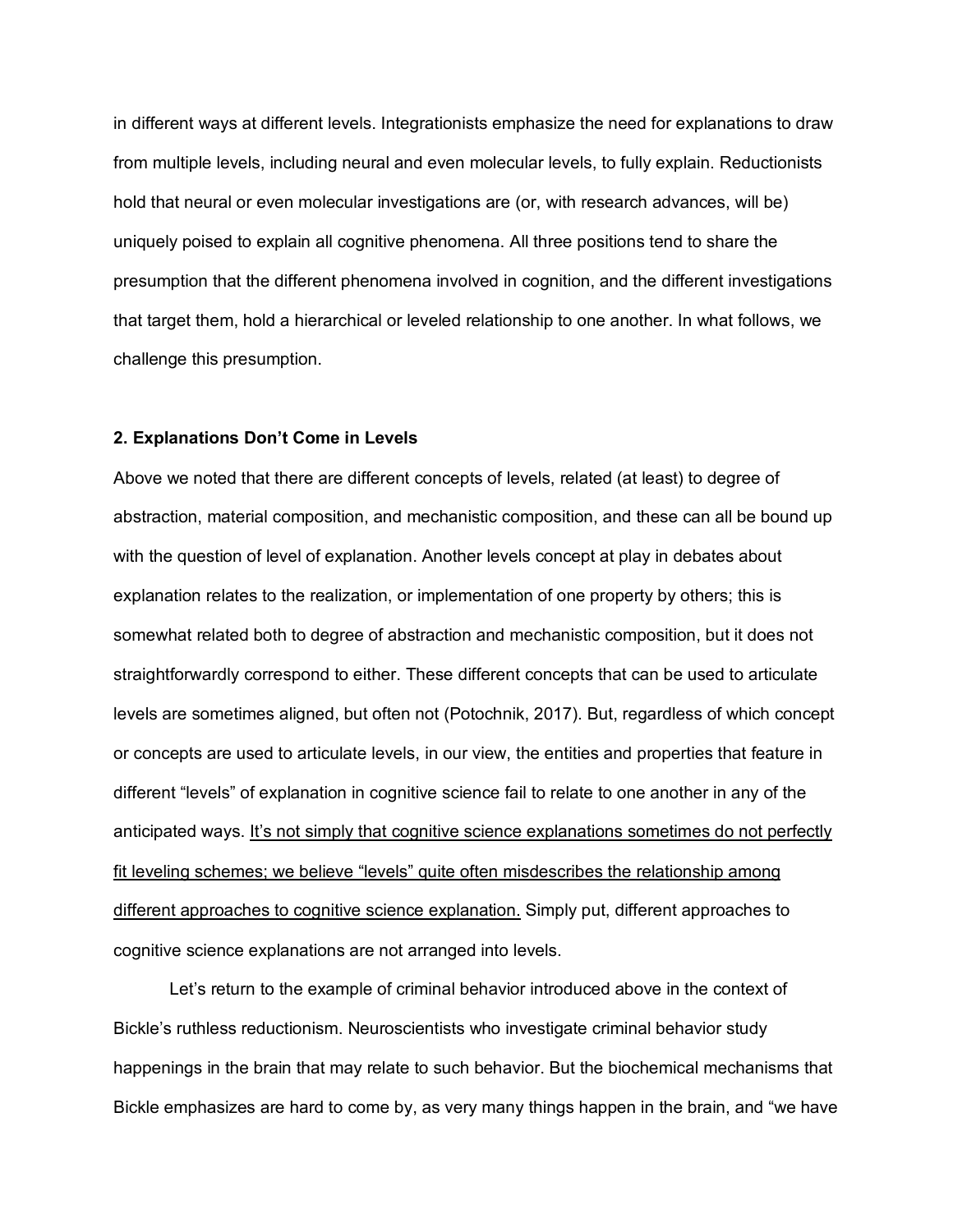no prior knowledge of what the relevant level of brain organization is for any given behavior" (Krakauer et al., 2017, p. 480). So, instead, neuroscientists often focus on activity in entire brain regions. In forensic neuroimaging, for example, researchers look for neural biomarkers of aggressive and impulsive behavior (Bufkin and Luttrell, 2005; Aharoni et al., 2013). Personality and cognitive psychologists, in turn, have studied criminal behavior by focusing on, for example, cognitive processing patterns associated with antisocial personality disorder (Riser and Kosson, 2013), personality characteristics such as rejection sensitivity and proneness to rumination (Bartolo et al., 2010), and impaired social information-processing skills (Bennet et al., 2005). Some psychological research focuses on the situational, social and environmental factors associated with crime incidence (see, e.g., Clarke, 1980; Brown and Altman, 1983; Perkins et al., 1993; Kuo and Sullivan, 2001; Donovan and Prestemon, 2012). Embodied and ecological approaches have in turn focused on the perceptual patterns of offenders (McArthur and Baron, 1983; Topalli, 2005; Topalli et al., 2015, Renaud et al., 2013) and the dynamics of social coordination in groups (Coleman et al., 2007; Tesser and Achee, 1994; Barrett et al., 2012).

Each of these approaches potentially provides explanatory insight into criminal behavior: variously, the role of neural activity, psychological disorders, social abilities, environmental factors, and perceptual and social dynamics. Yet it's readily apparent that the factors focal in these different research projects aren't related to one another as parts and wholes, mechanisms and their components, or realization/implementation, the primary candidates for articulating levels. Bickle claimed that a social factor like poverty must be "transduced" into biochemical mechanisms, but even if relevant biochemical pathways are identified for poverty, these are not parts of poverty nor do they implement poverty. Instead, poverty may *cause* certain biochemical happenings. Poverty is also related causally (if at all) to personality and cognitive traits such as antisocial personality disorder and rejection sensitivity; these certainly do not relate as partswholes or realization/implementation. Some social and environmental factors might affect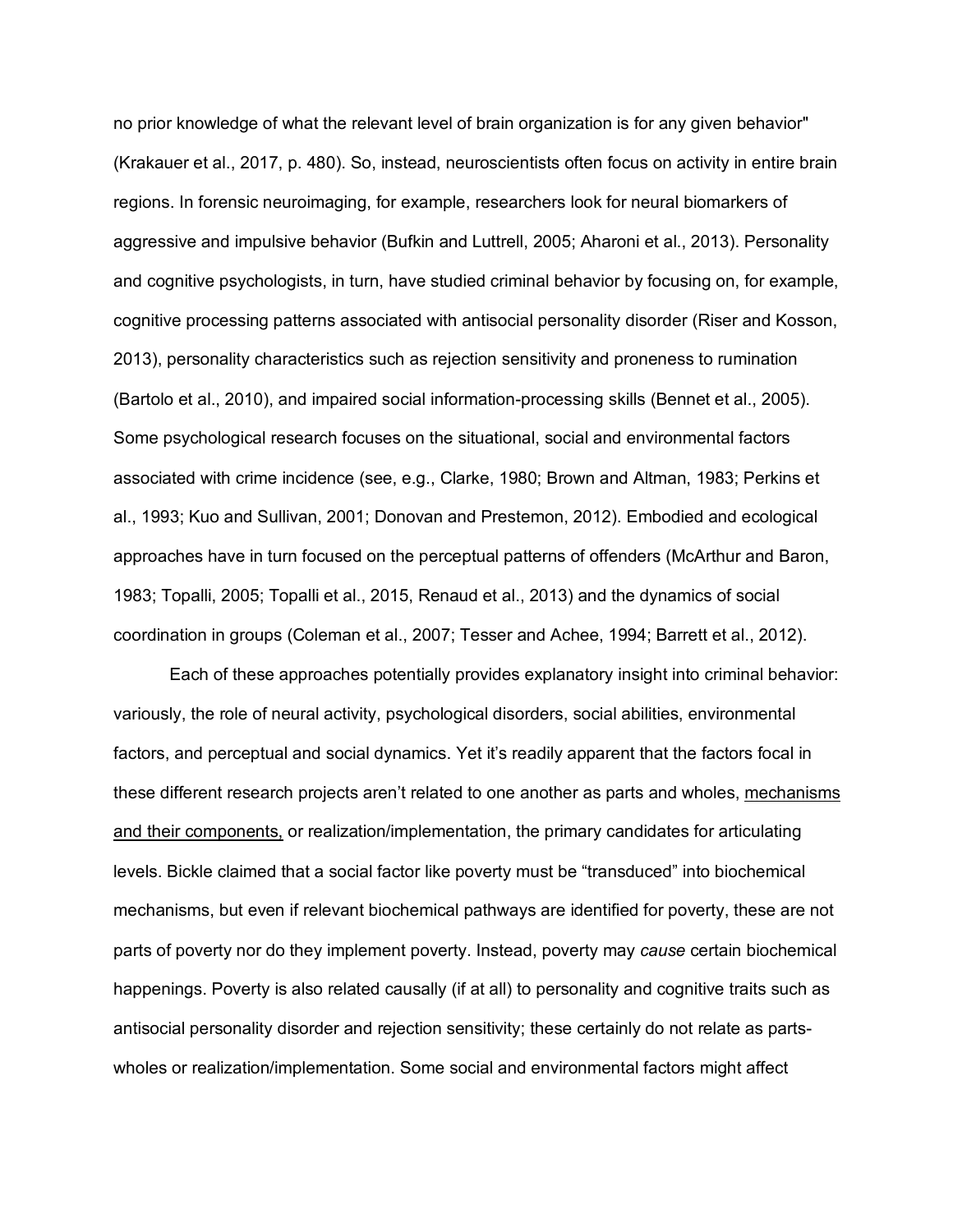personality, cognitive features, and embodied perceptual characteristics, and vice versa, but again, this connection is causal influence, not a compositional or determining relationship.

We suspect that this point about the relationship among cognitive science insights into criminal behavior also applies to most other investigations in cognitive science. Perhaps sometimes, different factors targeted in different investigations are related compositionally, mechanistically, or in some other way that supports referring to them as different levels of explanation. But, by and large, "levels" seems misleading in this context. To be clear, we grant the existence of part-whole and realization/implementation relationships, and this discussion is not meant to convince readers that there are no levels of organization. Rather, our point is that the entities and properties focal to different cognitive science explanations are not usually related to one another in any of the primary ways used to articulate levels.

Perhaps the strongest intuitions in favor of a level relationship among cognitive science approaches relate to the role of neural processes, which are thought to implement cognitive functions. Yet personality and cognitive traits, traditionally seen as the level immediately above the brain, have not been shown to relate in this way to patterns of neural activity. Our claim is not that cognition is somehow spookily accomplished without neurological processes. Rather, the idea is that neuroscientists choose to focus on certain neural phenomena based on promising neuroscientific questions, cognitive psychologists choose to focus on certain cognitive traits based on promising questions about cognition, and so on, and there's no reason to expect that these phenomena focal to various approaches to explanation will be related in any of the ways anticipated for levels. This point is even more obvious for situational and social factors. If, for example, interpersonal dynamics help account for social coordination and cohesion (Marsh et al., 2009), then the neural characteristics of individuals may be enabling conditions for social coordination and cohesion, but they cannot by themselves implement interpersonal dynamics.<sup>2</sup>

<sup>&</sup>lt;sup>2</sup> See Potochnik (2010) for a more extended argument for this point about levels of explanation in general.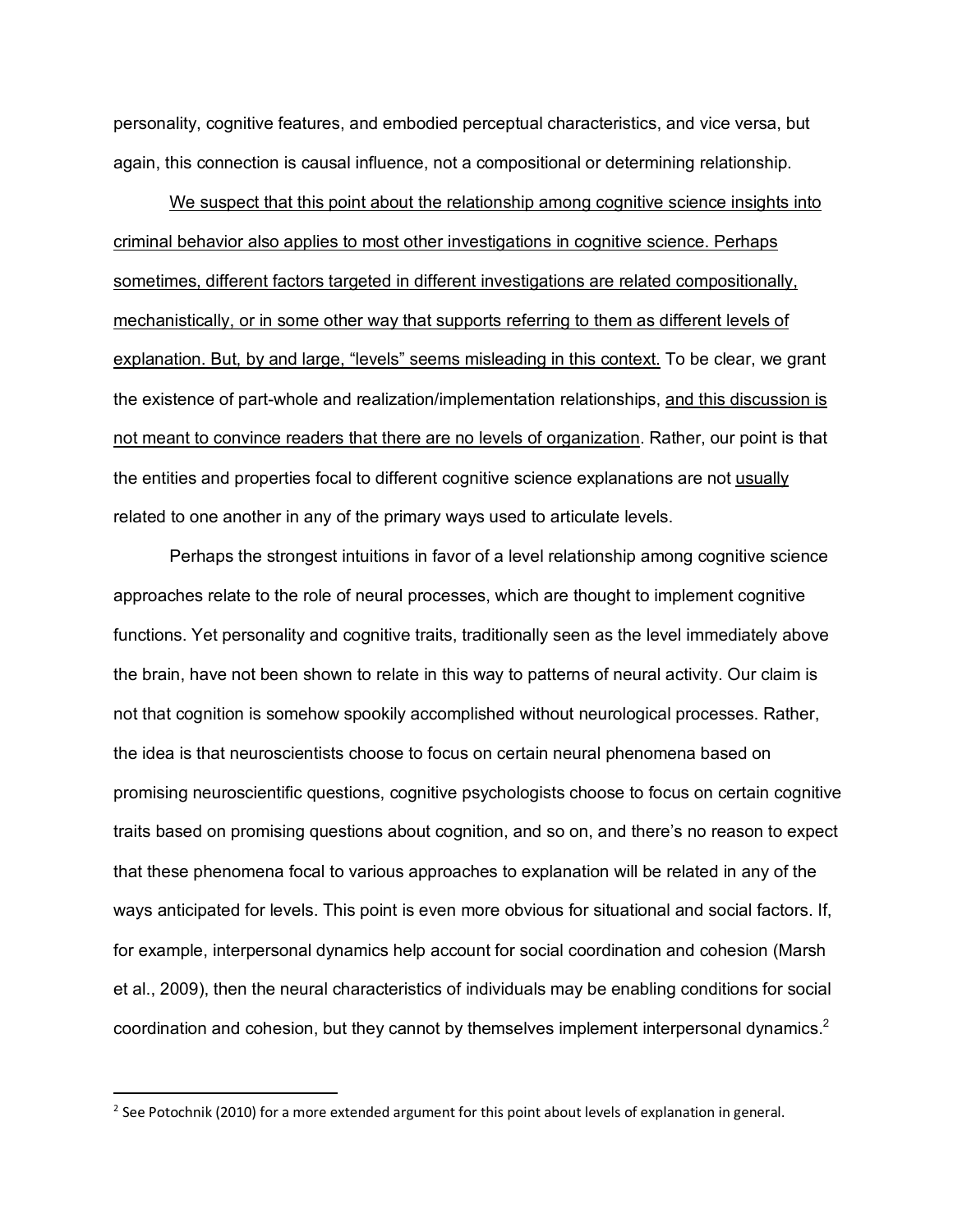The entities and properties focal to different cognitive science explanations, including the molecular, neurological, representational/computational, and social/cultural factors often invoked in discussions of levels of explanation, are thus not generally related by part-whole composition, mechanistic composition, or realization/implementation. Rather, these are usually best viewed as causally related to one another. Sometimes one investigation may focus on some part of an entity or mechanism focal in another investigation, such as (a) investigation of how the MAOA enzyme influences dopamine levels and (b) investigation of dopamine levels across the brain. But this is uncommon, and when it does occur, the investigation of the part tends to regard only one limited component of a broader phenomenon and situates it in the context of different research interests (such as, in this case, the effects of the *MAOA* gene.)

Instead of appealing to part-whole, mechanism-component, or realization/implementation relationships, one may try to distinguish levels of explanation based on different levels of analysis, such as implementation, algorithmic, and computational levels, with neural events and structure belonging to the implementation level. But this is no more promising. The presumed levels of explanation in cognitive science do not by and large correspond to this articulation of levels of analysis. For example, social coordination and organism-environment relations are not implemented in the brain, or at least not entirely; the environmental and social structure also participate in the implementation. Further, the idea that different cognitive science approaches provide different levels of analysis presumes that these approaches are ordered in their degree of abstraction or generality, with neural explanations more specific than representational/computational explanations, which are in turn more specific than social/cultural explanations. This is not the case. Neuroscience offers some quite general insights into neural and brain region activity, as well as highly specific treatments of neural processes involved in certain cognitive phenomena. The findings of cognitive psychology and ecological approaches can similarly be highly specific or quite general, depending on the targeted phenomenon. Research into the dynamics of group coordination can be quite general,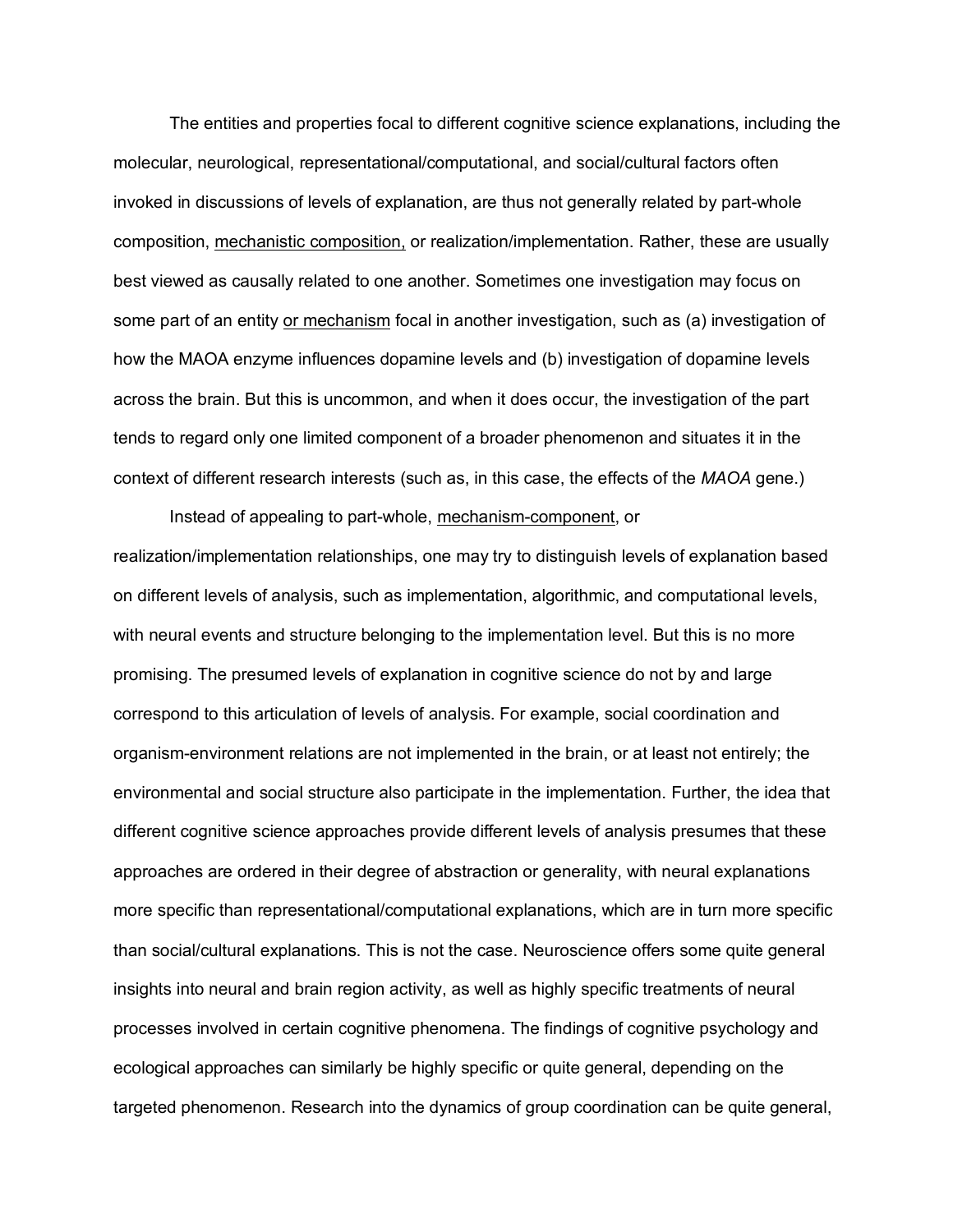or highly specific, like the finding that children attribute less interest in play to non-handicapped children interacting with mildly handicapped playmates (Van Acker and Valenti, 1989).

Some cognitive scientists emphasize scales rather than levels. We endorse this shift, as comparisons in spatial scale or temporal scale do not have some of the problematic implications plaguing levels (Potochnik and McGill, 2012). But approaches to cognitive science explanation are not in general ordered by spatial or temporal scale any more than they are by level of organization. There is a spatial scaling from brain to organism to group, but there is not a similar temporal scaling. For example, neural reuse (Anderson, 2014, 2016) is a principle of functional organization in the brain that occurs phylogenetically and ontogenetically; explanations of behavior in terms of neural reuse thus cite entities at a small spatial scale but at a very broad range of timescales. And then, the spatial scaling of brain-organism-group doesn't continue across other phenomena investigated in the cognitive sciences. Ecological psychologists often describe their research as focusing on the "organism-environment level [of analysis]" and the "ecological scale" (e.g. Wagman and Miller, 2003). But organism-environment relations occur across a number of different spatial scales, some of which are much smaller than the human brain.

We have suggested that the entities and properties focal to different approaches to cognitive science explanations, including molecular, neurological, representational/computational, and social/cultural, are not related in the characteristic ways anticipated for levels relationships—by part-whole, realization/implementation, or degree of abstraction. Rather, they most often relate *causally*, as different influences on complex cognitive phenomena. Nor is there a characteristic spatial or temporal scale relationship for the different approaches to cognitive science explanations. Thus, levels (or scales) of explanation is simply not the right way to pose the question about the explanatory value of different approaches in the cognitive sciences, no matter what your view is regarding that value. Thinking of these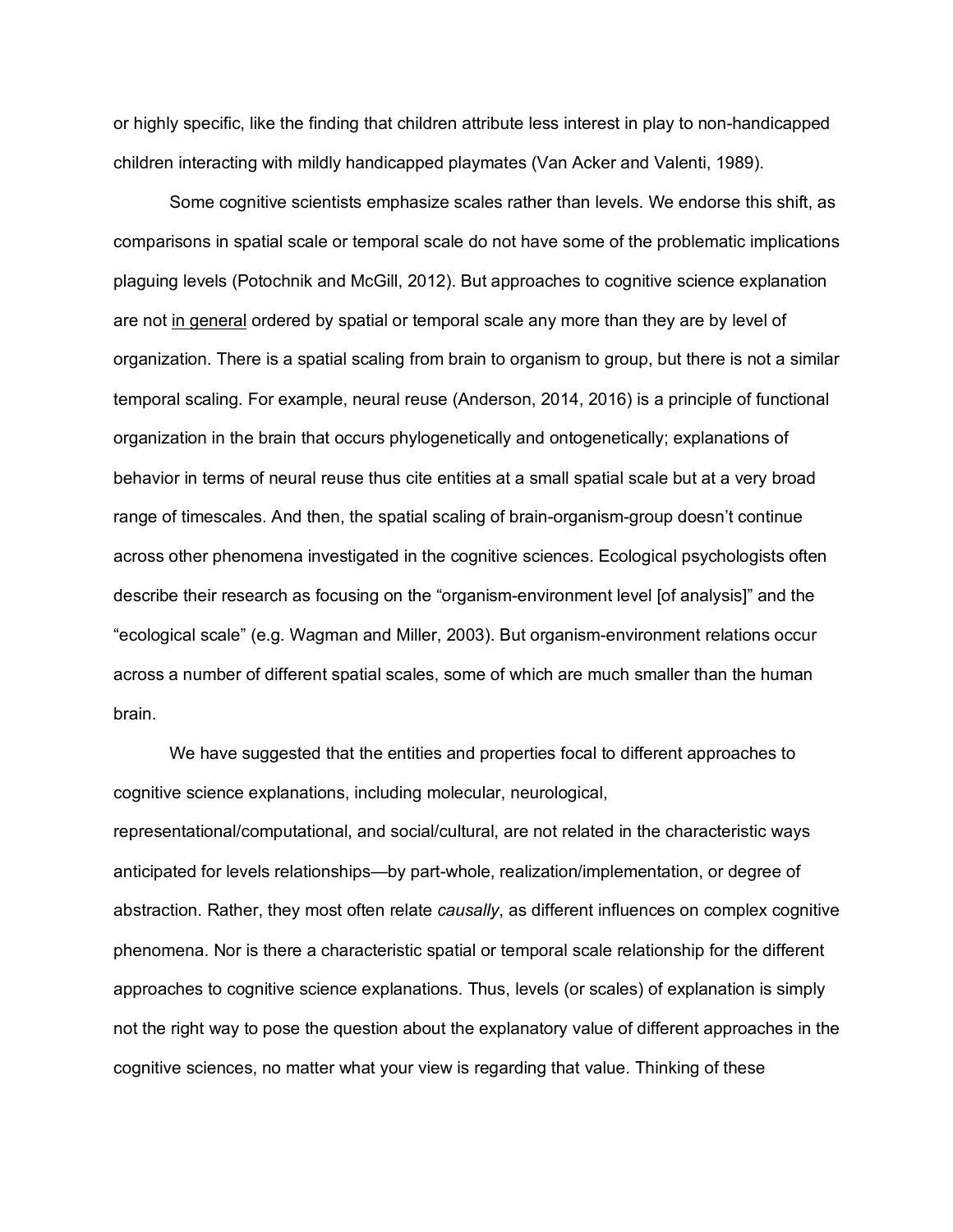approaches to explanation as levels suggests relationships among them that by and large fail to obtain.

## **3. Explaining with Patterns**

In Section 2, we argued that the standard positions on the question of levels of explanation in cognitive science share a mistaken presupposition about how the candidate explanations relate to one another. By and large, properties and entities featured in these explanations are not related to one another in any of the ways that have been used to articulate levels. Rather, they tend to be causally related. Different approaches to explanation feature different causal influences on a target phenomenon, at least some of which may causally influence one another. We thus urge a reframing of the questions of which approaches explain cognitive phenomena and how these explanations relate to one another.

 But the basic questions still remain: which approaches explain cognitive phenomena, and how do these explanations relate to one another? Given what we have said about different approaches featuring different causal influences, one may think we should urge explanatory integration; we might need all of these different approaches working together to fully explain cognitive phenomena. But, while it is certainly true that evidence-sharing and other forms of coordination are valuable when grappling with such complex phenomena, we think the lesson to draw for explanation is not integration but pluralism.

 One of the sources of differences among cognitive science research projects is in their aim: what phenomena they address, what methods they bring to bear, and toward what specific goal. This hearkens back to Dale et al.'s (2009) mention of the "diverse explanatory goals of human beings," as quoted above. Differences in aim occasion focus on different features of cognitive phenomena. Different research projects in cognitive science thus give insight into different cognitive phenomena, and even into different features of the same cognitive phenomena. Pursuing integrated explanations that incorporate other features beyond what is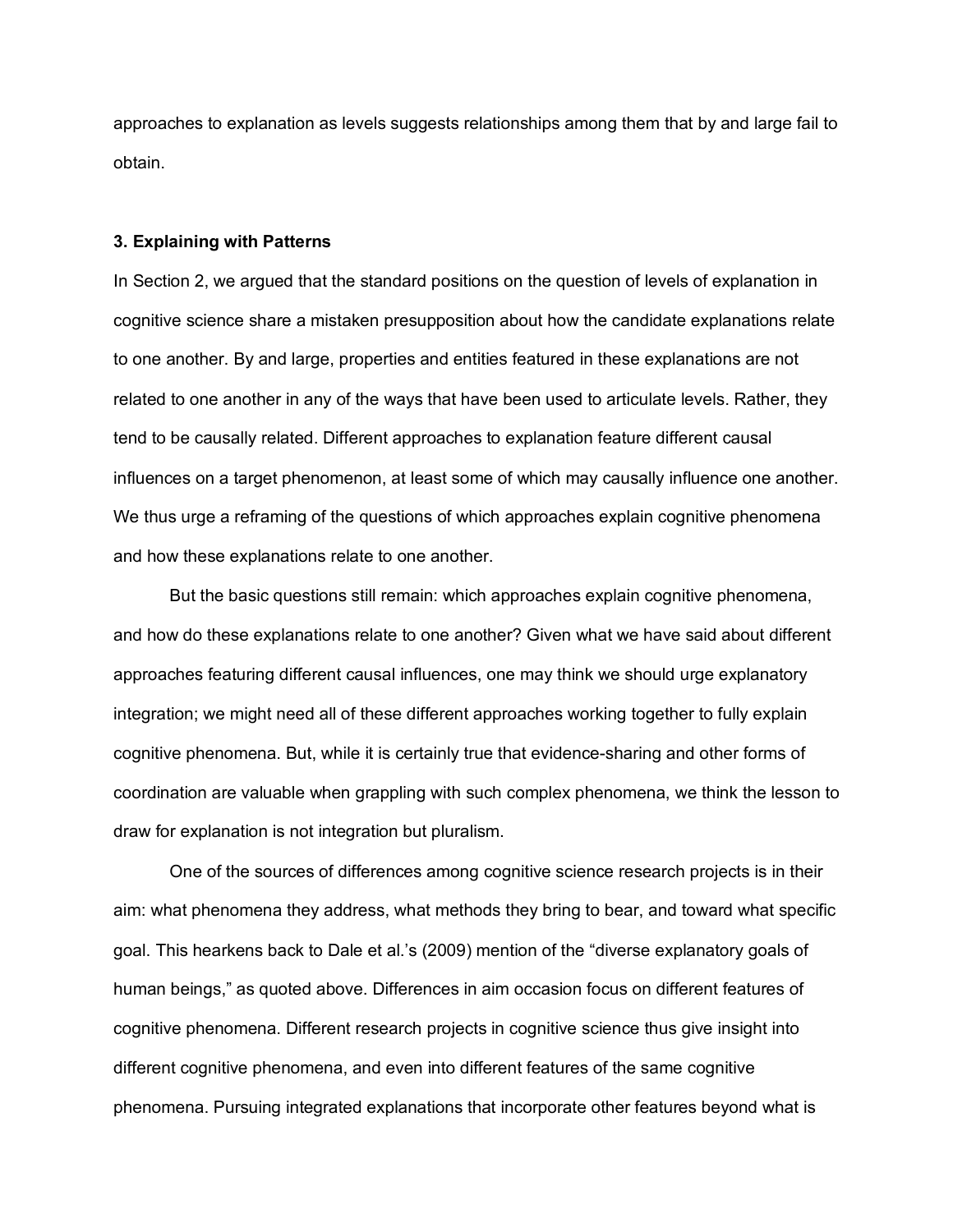focal is time- and resource-intensive, and this is unnecessary to generate satisfactory explanations of many cognitive phenomena.

So, we agree with those who advocate explanatory pluralism in the cognitive sciences. But our version of pluralism does not emphasize different, independent "levels" of explanation. Rather, on the view we favor—*pluralism of explanatory style*—different, independent explanations in cognitive science provide cross-cutting accounts, sometimes even of the same phenomena, that capture different *causal patterns*. The idea that causes are central to scientific explanation is widely held. Some philosophers have also suggested that laws or other broad regularities are explanatory (Hempel, 1948; Friedman, 1974; Strevens, 2008), and some cognitive science research has backed this up (Lombrozo, 2010). The idea that causal patterns are explanatory is simply the idea that information about (1) causal dependence and (2) the scope of that dependence is explanatory. This is precisely the information needed to predict and intervene on our world: information about what factors influence a phenomenon, and in what circumstances. For a general argument that causal patterns are central to scientific explanation, see Potochnik (2017).

 The pluralism of explanatory styles we propose is related to the notion of "scientific styles," or the material, technical, conceptual, linguistic and social practices that vary across research projects (Hacking, 1992, 1994; Feyerabend, 1996). Scientific styles are thought to shape not only *how* knowledge is pursued but also what counts as knowledge and what that knowledge is *of*. We have something similar in mind here, but two differences are worth noting. First, some discussions of scientific styles emphasize that different fields adopt different styles (e.g., Bueno 2012). Here we emphasize the diversity of styles even within the field of cognitive science. Second, our pluralism is specifically about styles of *explanation* rather than styles of research or reasoning in general. In our view, there are a variety of explanatory styles, each of which captures certain causal patterns in cognitive phenomena.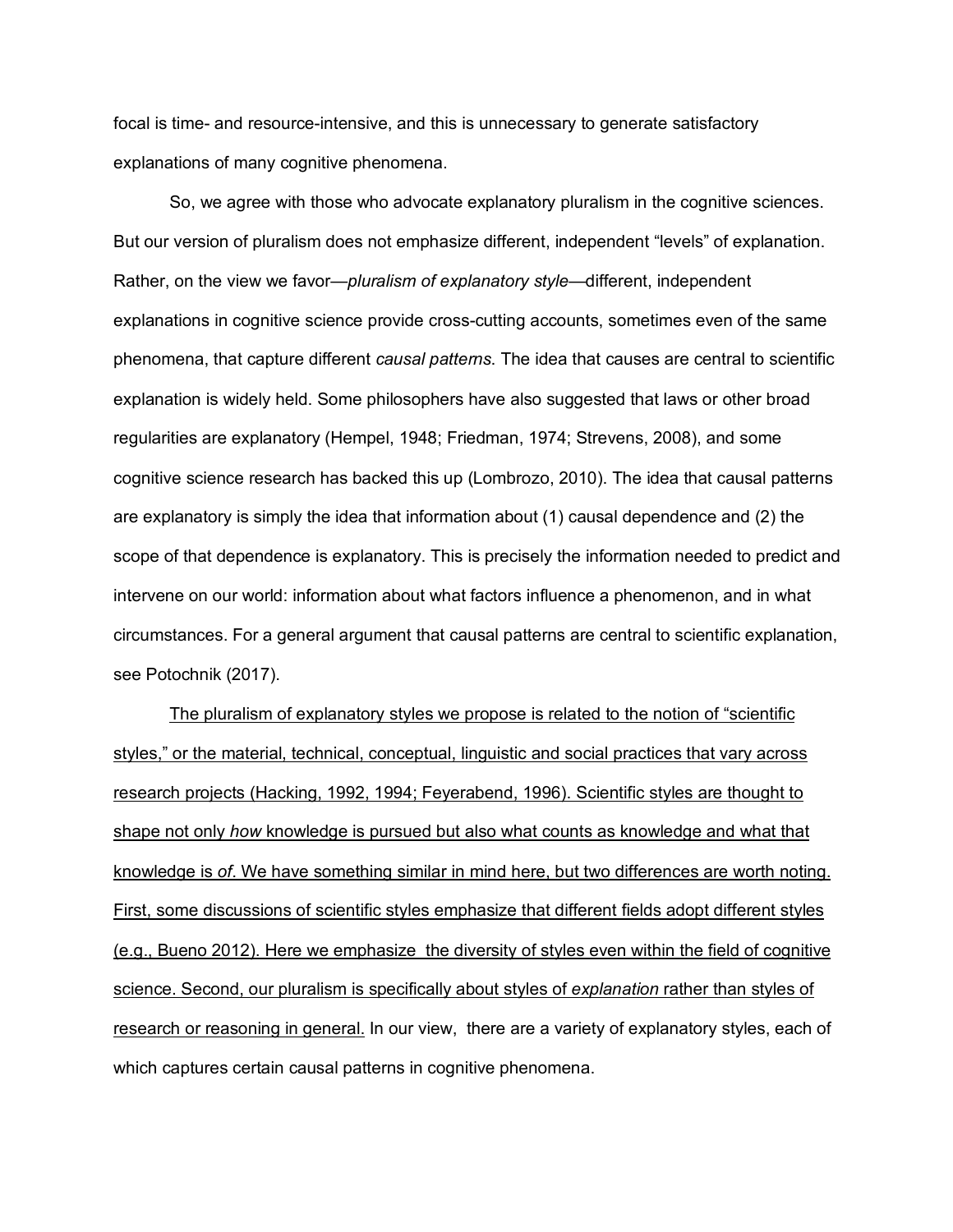Let's return again to the example of criminal behavior. Forensic neuroimaging looks for neural biomarkers of aggression and impulsivity—aiming to find patterns in how certain neural features relate to propensity toward criminal behavior. Personality psychology in turn may target patterns in the role of antisocial personality disorder. Each of these investigations operationalizes the phenomenon of criminal behavior in ways convenient for its own purposes, investigates the role of factors of interest given their broader research aims, and connects these factors to different ranges of related phenomena. After all, neither research into neural patterns related to aggression and impulsivity nor research into antisocial personality disorder is confined to a focus on criminal behavior. (See Longino, 2013, for an extended case study of how these and other features vary among investigations of human aggression.) Thus, in these examples and others across cognitive science, a specific explanatory style is adopted in light of the variety of causal pattern deemed to be of interest. This results in a pluralism of multiple, independent explanations, even of a single phenomenon targeted in more than one style of investigation.

There are three important differences between our proposed pluralism of explanatory style and a pluralism about explanatory "level." First, as suggested just above, the various explanations of a given phenomenon are recognized to be cross-cutting; they are not anticipated to bear a neat relationship to one another, such as implementation/computation or components and subcomponents. Second, because of this, it is more readily apparent that each style of explanation neglects some important causal factors, factors that are relevant to bringing about the phenomenon of interest but not relevant to the specific causal pattern that is focal. On this view, which style of explanation is warranted depends on the specifics of the research program, including researchers' interests, methods, and other idiosyncrasies that influence their pursuit of explanation. Third, pluralism of explanatory styles and its emphasis on causal patterns makes clear the costs of explanatory integration. Additional causal information is not merely unimportant; on this view, it is contraindicated. It's not just that integrated explanations are timeand resource-expensive, as we noted above. Integrated explanations also are more limited than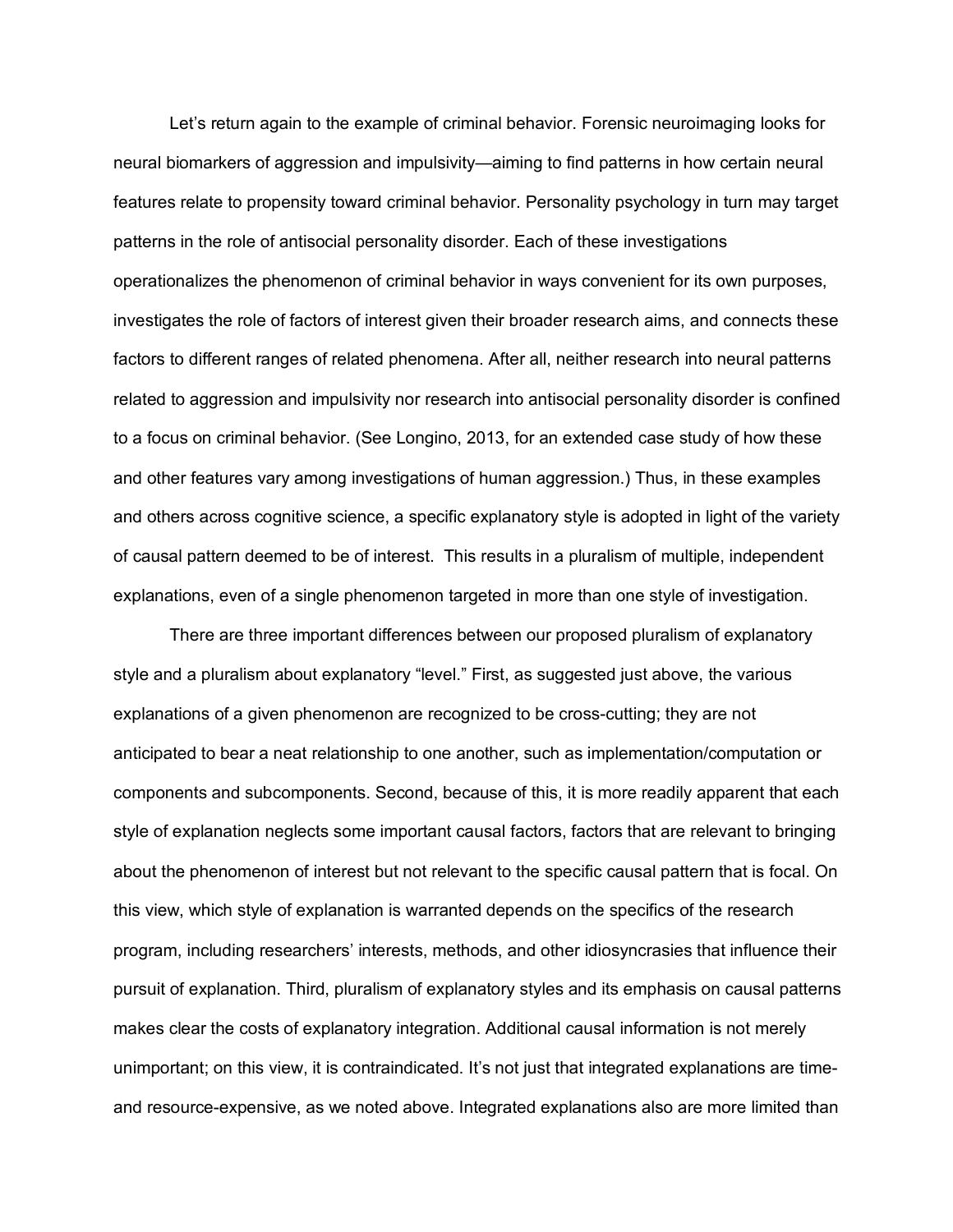explanations targeted at a causal pattern of interest, since the additional causal information occludes the causal pattern of immediate interest with details that may be causally important but are incidental to the immediate research aims (Potochnik 2017). These differences are summarized in Table 1.

# **[Insert Table 1]**

In summary, in our view, there is a variety of cross-cutting styles of cognitive science explanations, capturing different causal patterns and responding to different research interests. Neuroscience rightly focuses on experimentally detecting patterns in neural activation and brain area-behavior relationships, whereas these can be wholly tangential to cognitive psychology's focus on computationally modelling behavior in terms of information processing. Embodied and ecological approaches, in turn, frame perception-action cycles as features of entire animalenvironment systems, and accordingly (rightly) focus on interaction dynamical patterns to the exclusion of neural and (sub)personal dynamical patterns. Which explanatory style is warranted depends on the cognitive phenomenon under investigation, but this also depends on the interests and cognitive needs of those seeking the explanation, as those help determine which causal pattern is enlightening.

### **4. Different Explanatory Styles in the Cognitive Sciences**

Reframing the question of cognitive science explanation as a debate not about discrete levels but about cross-cutting patterns is not empty philosophical debate about words. Rather, this reframing changes how we should answer the basic questions identified at the outset of this paper of which cognitive science approaches explain and how these explanations relate to one another. On our view of pluralism of explanatory styles, different approaches offer independent explanations, even of the same phenomena, in terms of the distinct causal patterns they focus on. The value of these explanations partly derives from their identification of broad patterns in causal influence; this distinguishes our emphasis on causal patterns from an emphasis on mere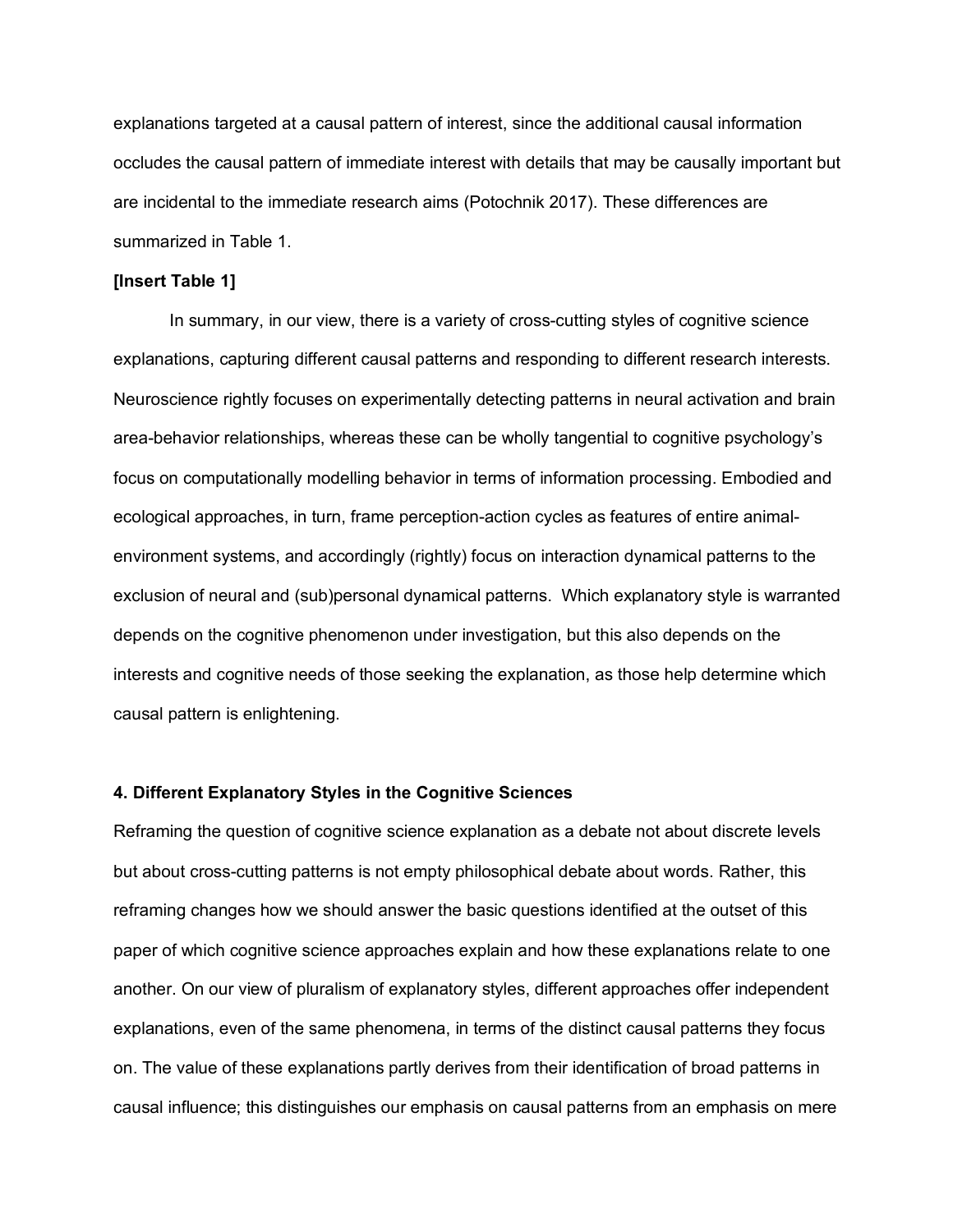causal information or causal mechanism. This places the researchers who seek explanation centerstage: which kinds of potential causes are of immediate interest to them is crucial to determining which kind of explanatory style is called for.

 This may make it seem like we're downplaying the differences between cognitive science explanations, as if which is warranted is merely a matter of taste. That there is a diversity of interests and of cognitive needs at play in cognitive science may seem insufficient to motivate pluralism, especially when compared to pluralism motivated by the belief in different levels. But we are not suggesting that differences among cognitive science approaches are simply a matter of preference. Rather, a successful explanatory style is identified when the right research question is posed and a pattern is uncovered in the causal action of some factor of interest. This is, we submit, what it takes to explain. An individual scientist's preference is not sufficient to justify the choice of explanatory style for a given research project. Indeed, it doesn't even seem right to think in terms of choice. Training within a given scientific field ultimately shapes the practitioners' cognitive needs and interests, delimiting in specific ways the range of explanatory styles available to anyone working within that field—determining which options are "live" and which are "dead," to use James's (1896) terms.

 On the pluralism of explanatory styles that we urge, and in contrast to explanatory integration, it is not desirable for explanations to include as much causal information as possible relevant to the phenomenon to be explained. Rather, only information about causes of interest, together with the scope of their influence—the focal causal pattern—is explanatory. It is no shortcoming for an explanation of a cognitive phenomenon to omit information about causes of that phenomenon that are incidental to the focal causal pattern. This accords with research practices in the cognitive sciences. Neuroscience explanations regularly omit reference to environmental influences, cognitive psychology explanations regularly omit reference to noncognitive influences, and embodied and extended explanations regularly omit reference to neurological details. Each explanatory style benefits from these kinds of exclusions.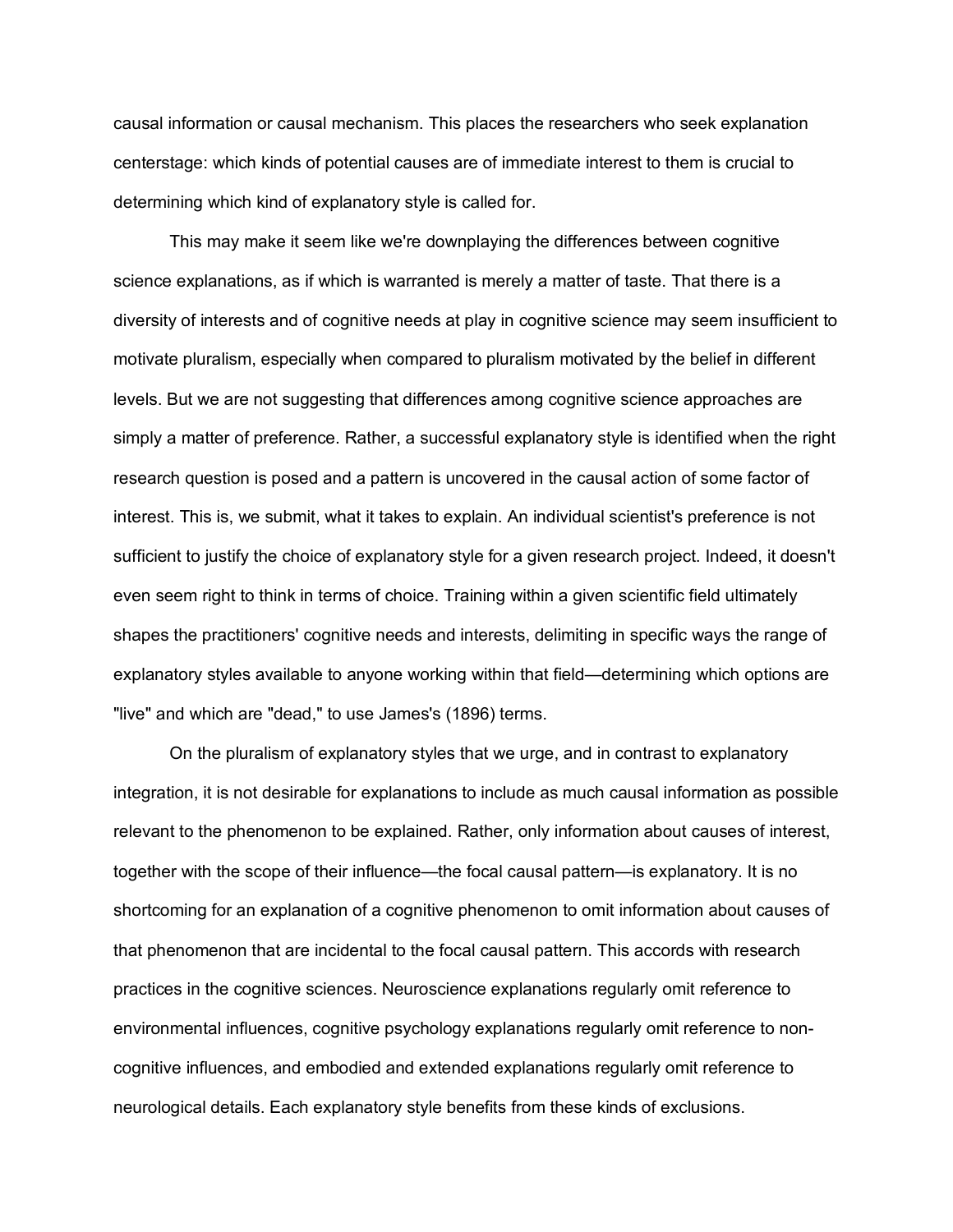There are, though, two ways in which causal pattern explanations can go wrong. There are two requirements for successful causal pattern explanations: (1) the causal pattern depicted must be responsible for the phenomenon to be explained, and (2) the causal pattern depicted must be of interest to the research program occasioning the explanation. Two forms of criticism of causal pattern explanations are thus possible. First, an explanation is not successful if the causal pattern it depicts fails to obtain. "Just so" stories are not explanations. This sharpens the questions that should be asked about any given approach in the cognitive sciences. Consider, for example, embodied, ecological, and dynamical approaches, since the status of these are relatively contentious. If we are right about a pluralism of explanatory styles, it is not sufficient to criticize these approaches for not including neurological details, nor for focusing on different kinds of causal influences than other cognitive science approaches. One should instead ask whether patterns in fact exist in how ecological factors and embodiment influence cognitive phenomena. (In many cases, the answer is yes.)

The second form of criticism regards not causal facts but research interests. Even when patterns exist in the causal influence of some factor, it may be dubious as a research focus, or it may be fairly criticized as less important than other causal patterns that aren't receiving similar focus. Amos et al. (2010) find an association between a certain genetic variant and the propensity to initiate smoking. But their findings, even if legitimate, are surely on balance unimportant to research into smoking. Many other research questions are better positioned to help us understand and intervene on this public health concern.

From the viewpoint of pluralism in explanatory styles, any approach in cognitive science can offer explanations if it successfully identifies a causal pattern of interest that accounts for the phenomenon under investigation. Different approaches are thus not offering competing explanations, but compatible, independent explanations of different phenomena, or even of the same phenomena but focused on different causal patterns. None of what we have said undermines the importance of interdisciplinary exchange. The cognitive sciences address a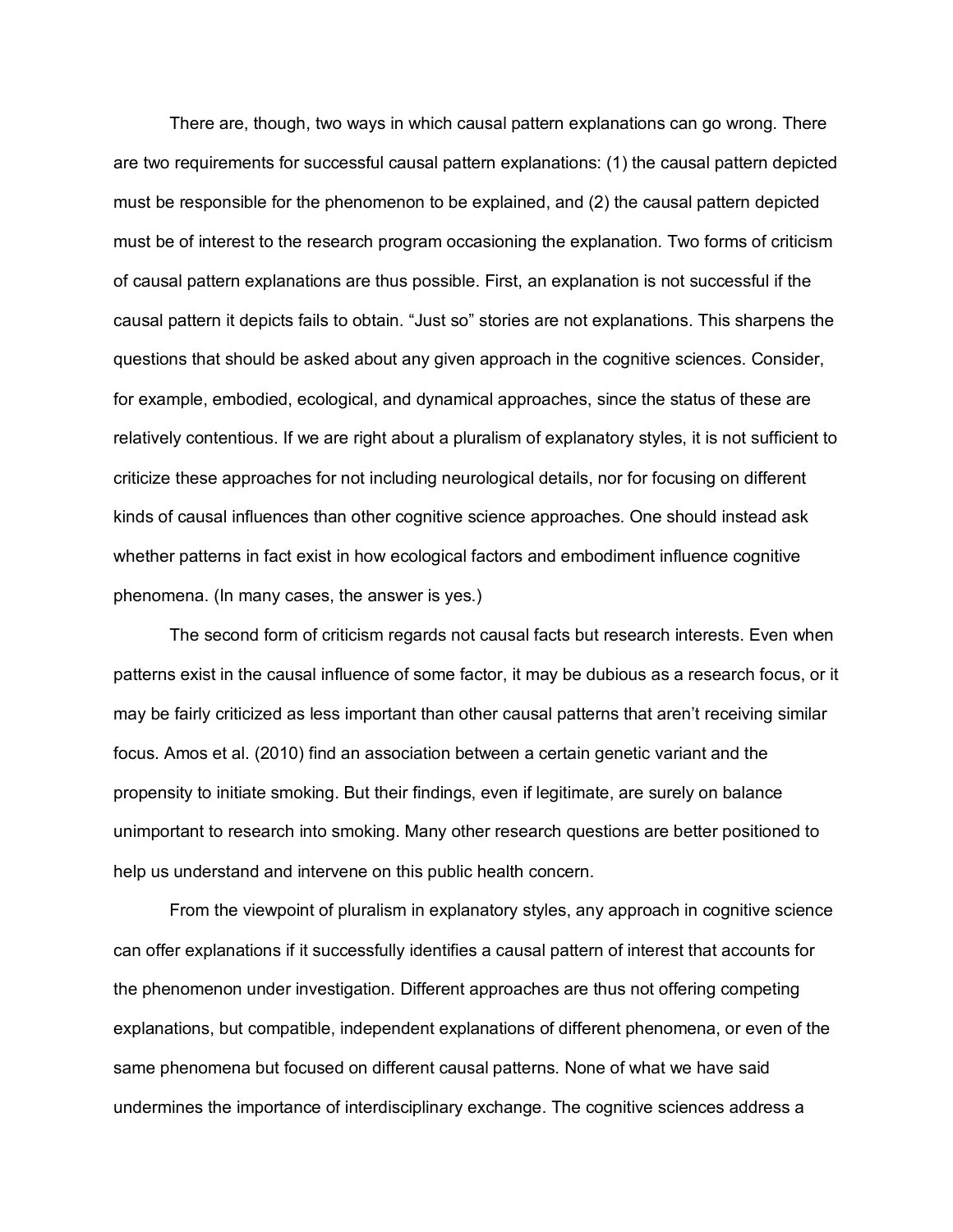range of related phenomena; sharing data and methods is undoubtedly valuable. Indeed, developing integrated explanations across disciplines can be a worthy project. But, in our view, this is just one kind of explanatory aim among many.

Our account of cross-cutting patterns and the resulting pluralism of explanatory styles reframes the debate about cognitive science explanation: the question is not which levels are explanatory, but which explanatory style is called for given the potential causal pattern of interest. This clarifies the questions that should be asked to ascertain whether any given field explains cognitive phenomena, and this changes our expectations for how different cognitive science explanations relate to one another. Thus, in our view, levels-thinking shouldn't influence how disciplines within cognitive science view their respective explanatory projects. Those projects are not neatly aligned, and none---even explanatory integration---takes priority over the others. Extra causal detail obscures the very patterns that are explanatory for a given research focus. There's much to be gained from recognizing the pluralism of explanatory styles across the cognitive sciences.

#### **Acknowledgments**

We thank Matteo Colombo and Markus Knauff for inviting our participation in this interesting issue and four anonymous reviewers for helpful comments.

## **References**

Aharoni, E., Vincent, G. M., Harenski, C. L., Calhoun, V. D., Sinnott-Armstrong, W., Gazzaniga, M. S., & Kiehl, K. A. (2013). Neuroprediction of future rearrest. *Proceedings of the National Academy of Sciences*, 201219302.

Anderson, M. L. (2014). *After phrenology* (Vol. 547). Cambridge, MA: MIT Press.

Anderson, M. L. (2016). Précis of after phrenology: neural reuse and the interactive brain. *Behavioral and Brain Sciences*, *39*.

Amos, C. I., Spitz, M. R., & Cinciripini, P. (2010). Chipping away at the genetics of smoking behavior. *Nature genetics*, *42*(5), 366.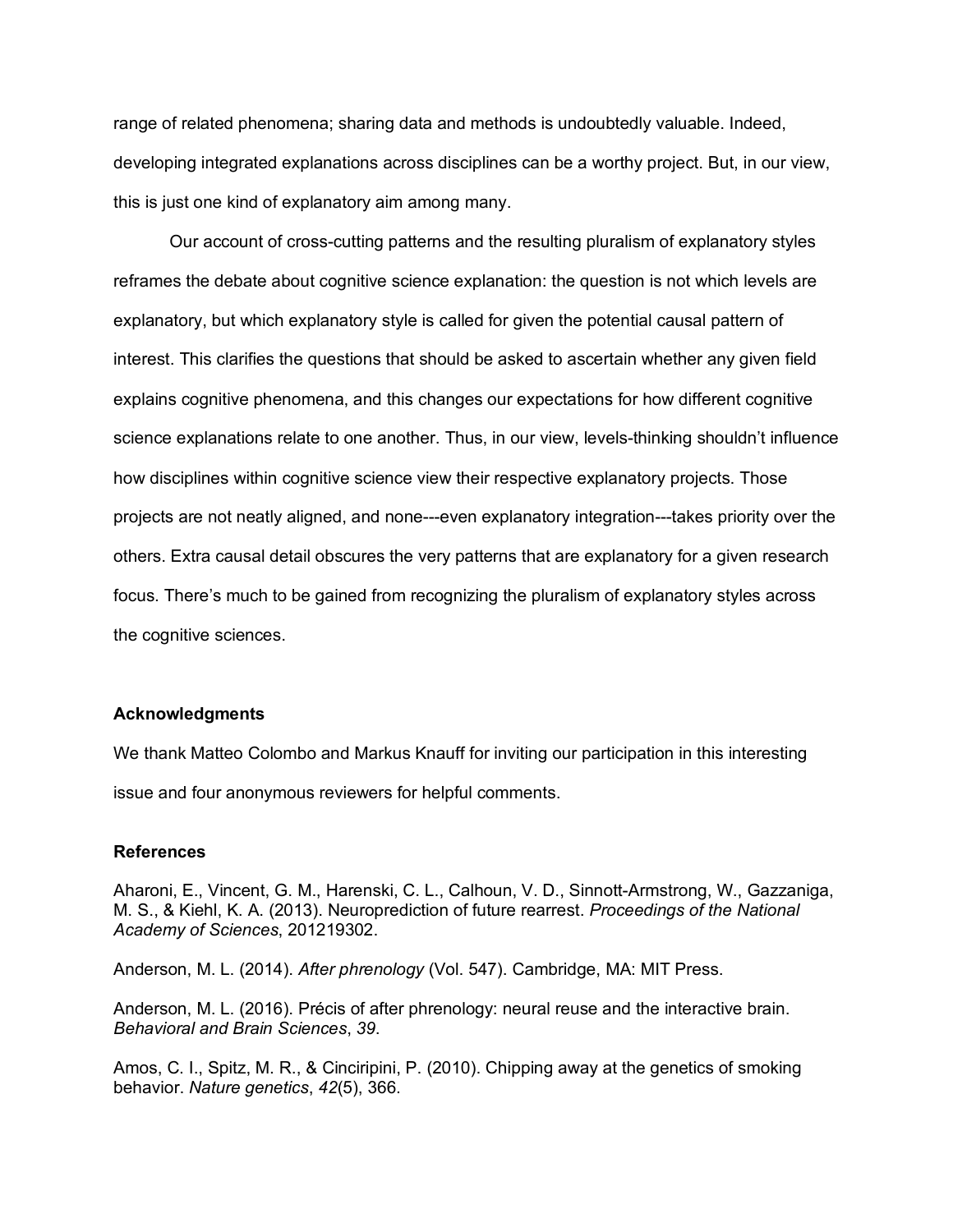Barrett, L., Henzi, S. P., & Lusseau, D. (2012). Taking sociality seriously: the structure of multidimensional social networks as a source of information for individuals. *Philosophical Transactions of the Royal Society of London B: Biological Sciences*, *367*(1599), 2108-2118.

Bartolo, T., Peled, M., & Maretti, M. M. (2009). Social-cognitive processes related to risk for aggression in adolescents. *Court Review*, *46*, 44.

Bennett, S., Farrington, D. P., & Huesmann, L. R. (2005). Explaining gender differences in crime and violence: The importance of social cognitive skills. *Aggression and violent behavior*, *10*(3), 263-288.

Bickle, John. 2003. *Philosophy and neuroscience: A ruthlessly reductive account*. Springer.

Bickle, John. "Laser lights and designer drugs: New techniques for descending levels of mechanisms 'in a single bound'", TopiCS (forthcoming).

Brown, B. B., & Altman, I. (1983). Territoriality, defensible space and residential burglary: An environmental analysis. *Journal of Environmental Psychology*, *3*(3), 203-220.

Bueno, O. (2012). Styles of reasoning: A pluralist view. *Studies in History and Philosophy of Science Part A*, 43(4), 657-665.

Bufkin, J. L., & Luttrell, V. R. (2005). Neuroimaging studies of aggressive and violent behavior: current findings and implications for criminology and criminal justice. *Trauma, Violence, & Abuse*, *6*(2), 176-191.

Clarke, R. V. (1980). Situational crime prevention: Theory and practice. *British Journal of Criminology*, *20*, 136.

Coleman, P. T., Vallacher, R. R., Nowak, A., & Bui-Wrzosinska, L. (2007). Intractable conflict as an attractor: A dynamical systems approach to conflict escalation and intractability. *American Behavioral Scientist*, *50*(11), 1454-1475.

Craver, Carl F. (2007). *Explaining the Brain: Mechanisms and the Mosaic Unity of Neuroscience*. Oxford UP.

Dale, R., Dietrich, E., & Chemero, A. (2009). Explanatory pluralism in cognitive science. *Cognitive science*, *33*(5), 739-742.

Donovan, G. H., & Prestemon, J. P. (2012). The effect of trees on crime in Portland, Oregon. *Environment and Behavior*, *44*(1), 3-30.

Feyerabend, P. (1996). Theoreticians, artists and artisans. *Leonardo*, 29(1), 23-28.

Friedman, M. (1974). Explanation and scientific understanding. *The Journal of Philosophy*, *71*(1), 5-19.

Gallagher, S., Janz, B., Reinerman, L., Trempler, J., & Bockelman, P. (2015). *A Neurophenomenology of Awe and Wonder: Towards a Non-Reductionist Cognitive Science*. Springer.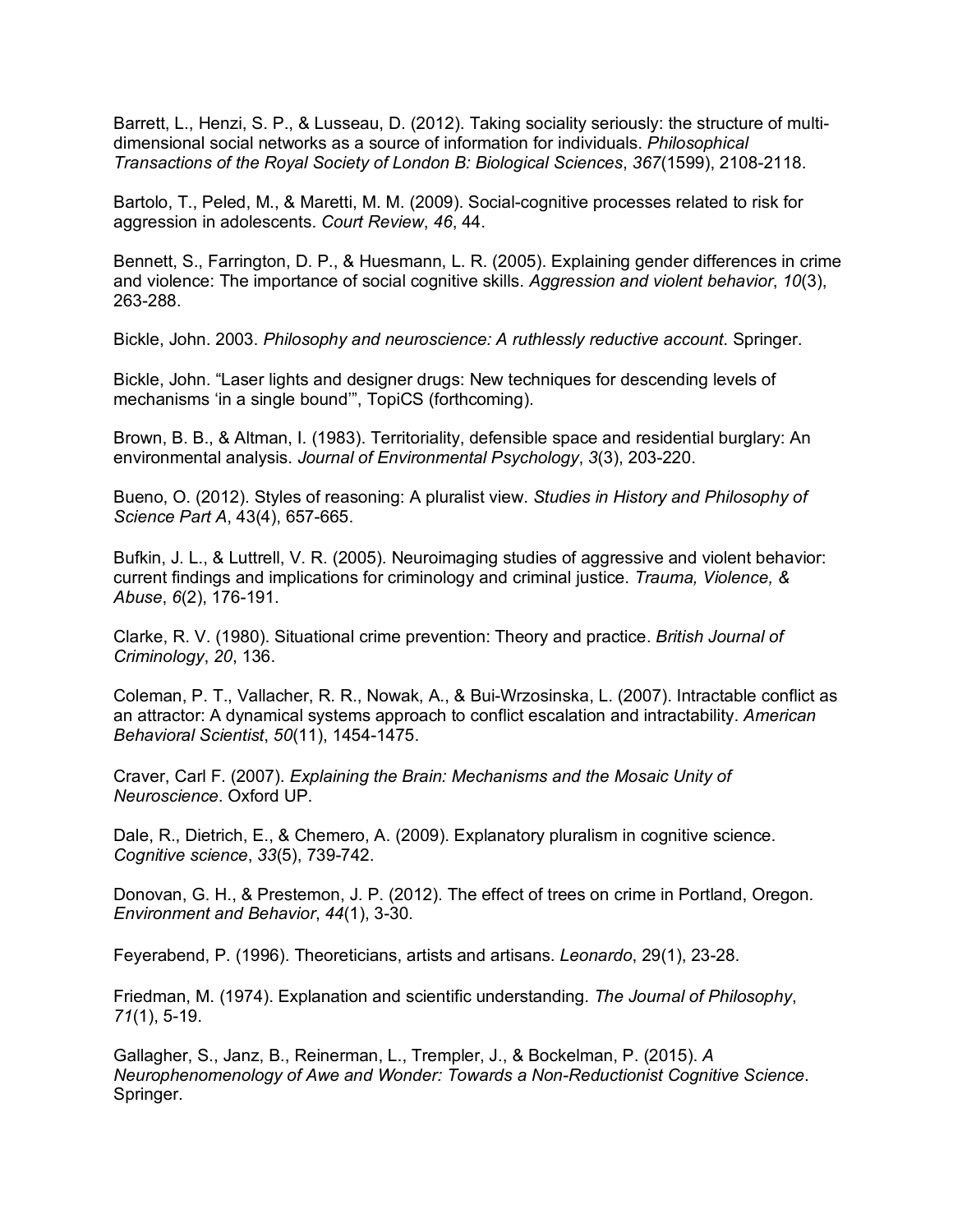Hacking, I. (1992). 'Style' for historians and philosophers. *Studies in History and Philosophy of Science Part A*, 23(1), 1-20.

Hacking, I. (1994). Styles of scientific thinking or reasoning: A new analytical tool for historians and philosophers of the sciences. *Trends in the Historiography of Science* (pp. 31-48). Springer, Dordrecht.

Hempel, C. G., & Oppenheim, P. (1948). Studies in the Logic of Explanation. *Philosophy of science*, *15*(2), 135-175.

James, W. (1896). *The will to believe: And other essays in popular philosophy*. Longmans, Green and Co.

Kandel, E. R., Schwartz, J. H., Jessell, T. M., Siegelbaum, S. A., and Hudspeth, A. J. (2013) Principles of Neural Science. McGraw-Hill.

Kitcher, P. (1984). 1953 and all that. A tale of two sciences. *The Philosophical Review*, *93*(3), 335-373.

Krakauer, J. W., Ghazanfar, A. A., Gomez-Marin, A., MacIver, M. A., & Poeppel, D. (2017). Neuroscience needs behavior: correcting a reductionist bias. *Neuron*, *93*(3), 480-490.

Kuo, F. E., & Sullivan, W. C. (2001). Environment and crime in the inner city: Does vegetation reduce crime? *Environment and behavior*, *33*(3), 343-367.

Lombrozo, T. (2010). Causal–explanatory pluralism: How intentions, functions, and mechanisms influence causal ascriptions. *Cognitive Psychology*, *61*(4), 303-332.

Longino, H. E. (2013). *Studying human behavior: how scientists investigate aggression and sexuality*. University of Chicago Press.

Marr, D. (1982). *Vision: A computational investigation into the human representation and processing of visual information*. MIT Press.

Marsh, K. L., Richardson, M. J., & Schmidt, R. C. (2009). Social connection through joint action and interpersonal coordination. *Topics in Cognitive Science*, *1*(2), 320-339.

McArthur, L. Z., & Baron, R. M. (1983). Toward an ecological theory of social perception. *Psychological review*, *90*(3), 215.

Miłkowski, M., Clowes, R.W., Rucińska, Z., Przegalińska, A., Zawidzki, T., Gies, A., Krueger, J., McGann, M., Afeltowicz, Ł., Wachowski, W.M. and Stjernberg (2018). From Wide Cognition to Mechanisms: A Silent Revolution. *Frontiers in psychology*, *9*, 2393.

Perkins, D. D., Wandersman, A., Rich, R. C., & Taylor, R. B. (1993). The physical environment of street crime: Defensible space, territoriality and incivilities. *Journal of environmental psychology*, *13*(1), 29-49.

Potochnik, A. (2010). Levels of explanation reconceived. *Philosophy of science*, *77*(1), 59-72.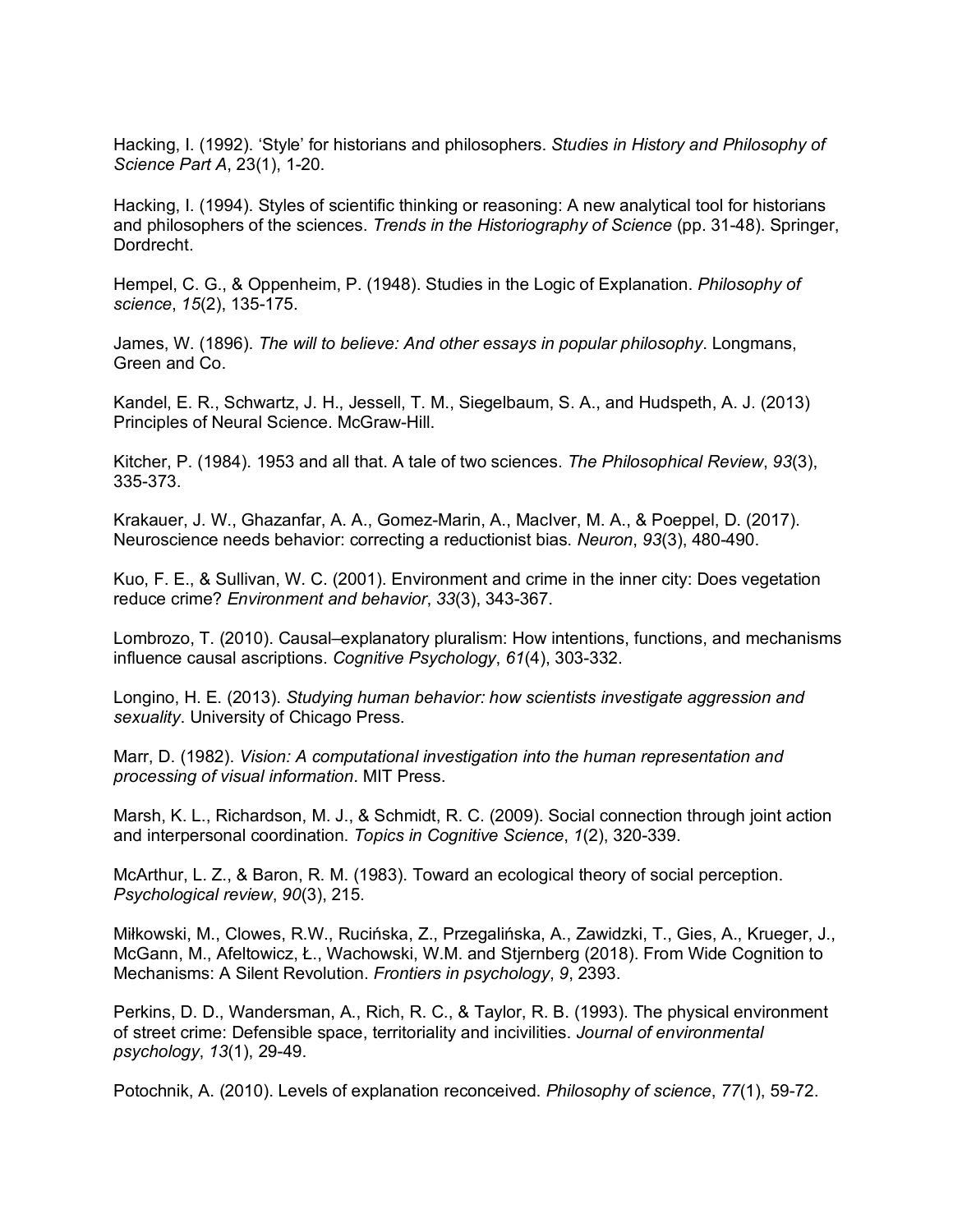Potochnik, A., & McGill, B. (2012). The limitations of hierarchical organization. *Philosophy of Science*, *79*(1), 120-140.

Potochnik, A. (2017). *Idealization and the Aims of Science*. University of Chicago Press.

Richardson, R. C. (2009). Multiple realization and methodological pluralism. *Synthese*, *167*(3), 473-492.

Riser, R. E., & Kosson, D. S. (2013). Criminal behavior and cognitive processing in male offenders with antisocial personality disorder with and without comorbid psychopathy. *Personality Disorders: Theory, Research, and Treatment*, *4*(4), 332.

Strevens, M. (2008). *Depth: An account of scientific explanation*. Harvard University Press.

Tesser, A., & Achee, J. (1994). Aggression, love, conformity, and other social psychological catastrophes. In R. R. Vallacher & A. Nowak (Eds.), *Dynamical systems in social psychology*. Academic Press.

Thagard, P. (2005). *Mind: Introduction to Cognitive Science*. MIT Press.

Topalli, V. (2005). Criminal expertise and offender decision-making: An experimental analysis of how offenders and non-offenders differentially perceive social stimuli. *The British Journal of Criminology*, *45*(3), 269-295.

Topalli, V., Jacques, S., & Wright, R. (2015). "It takes skills to take a car": Perceptual and procedural expertise in carjacking. *Aggression and Violent Behavior*, *20*, 19-25.

Van Acker, R., & Valenti, S. S. (1989). Perception of social affordances by children with mild handicapping conditions: Implications for social skills research and training. *Ecological psychology*, *1*(4), 383-405.

Renaud, P., Chartier, S., Rouleau, J.L., Proulx, J., Goyette, M., Trottier, D., Fedoroff, P., Bradford, J.P., Dassylva, B. and Bouchard, S., (2013). Using immersive virtual reality and ecological psychology to probe into child molesters' phenomenology. *Journal of Sexual Aggression*, *19*(1), 102-120.

Wagman, J. B., & Miller, D. B. (2003). Nested reciprocities: The organism–environment system in perception–action and development. *Developmental Psychobiology: The Journal of the International Society for Developmental Psychobiology*, *42*(4), 317-334.